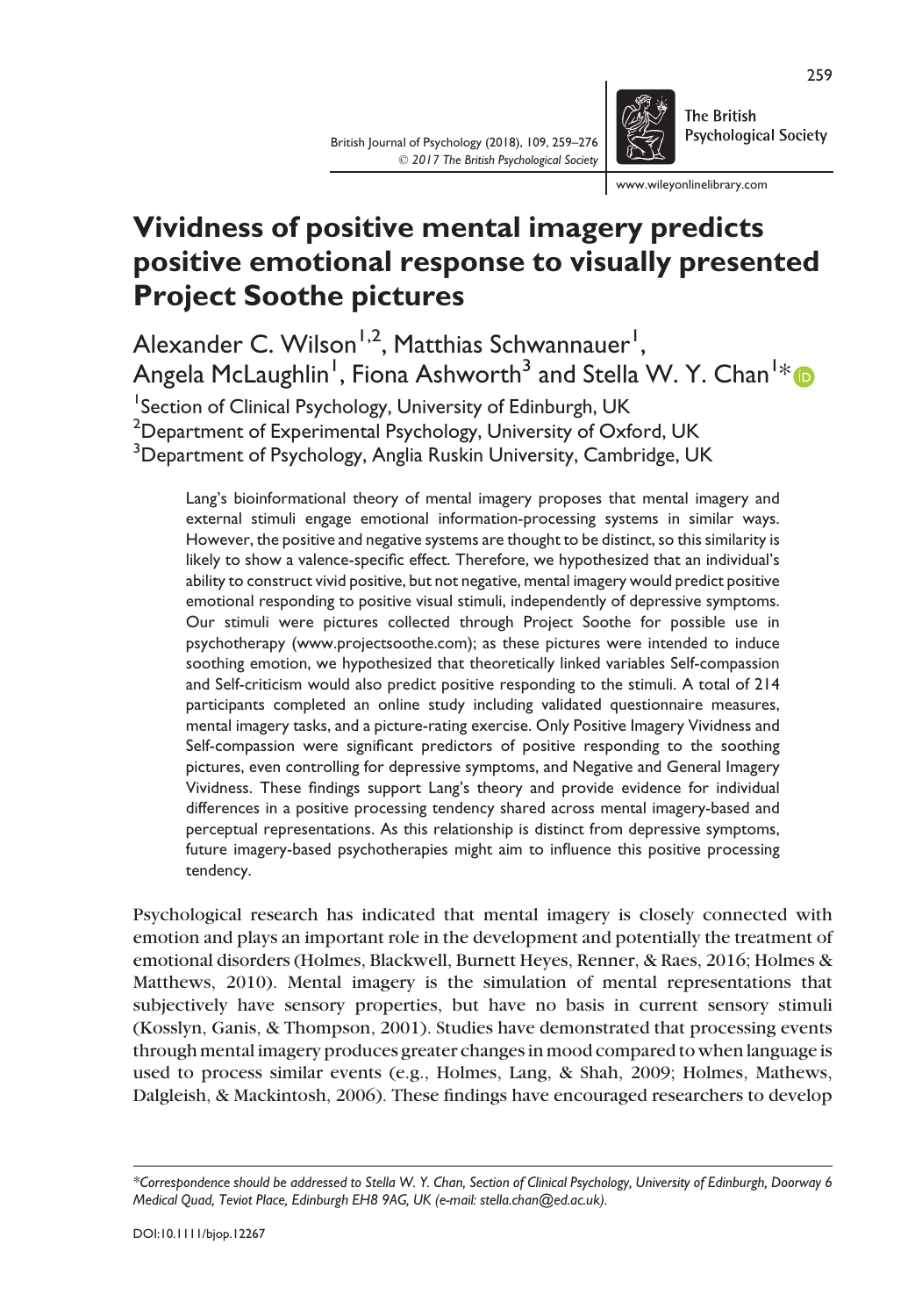therapies in which individuals self-generate mental imagery as a means of improving mood (Hackmann, Bennett-Levy, & Holmes, 2011).

Lang's (1979) bioinformational theory of emotional imagery offers an influential account of the close relationship between mental imagery and emotion (for recent reviews, see Ji, Burnett Heyes, MacLeod, & Holmes, 2016, and Lang & Bradley, 2010). This theory proposed that the emotional response systems triggered by external stimuli can also be directly activated by mental imagery-based representations. This means that individual differences in the ability to generate vivid emotional mental imagery and in the tendency to react strongly to emotional external stimuli would be expected to be underpinned by the same underlying cognitive processes. While this proposal is theoretically plausible and clinically relevant, empirical studies have not tested this directly.

Another notable absence in current research involves the potential use of positive visual stimuli in psychotherapy. Many studies have evaluated the effectiveness of therapies in which the individual is coached to generate positive mental imagery, typically in response to ambiguous cues (e.g., Blackwell et al., 2015; Renner, Ji, Pictet, Holmes, & Blackwell, 2016). While these therapies yielded promising results, some individuals reported difficulties in generating images in their minds and subsequently benefited less from such therapies (e.g., Blackwell *et al.*, 2015). In comparison with mental imagerybased therapies, there has been limited research into interventions using positive externally presented stimuli, such as pictures or photographs, even though psychologists have theorized that presenting positive stimuli and using guided mental imagery in therapy may work in similar ways by helping individuals learn to upregulate their mood by attending to positive information (Gilbert, 1992; Hackmann et al., 2011; Singer, 2006). This is consistent with the bioinformational theory of emotional imagery, which predicts that positive stimuli and positive mental imagery engage similar cognitive networks and elicit similar emotional responses (Lang, 1979).

Furthermore, Lang's theory predicts that there is a specific relationship between the processing of positive mental imagery and the tendency to respond positively to positive stimuli. This is because positive stimuli (and positive mental imagery) are thought to selectively engage one emotional information-processing system, the appetitive system, while negative stimuli (and negative mental imagery) engage a separate second system, the defensive system. These two systems might be differently calibrated in the same individual, activating distinct memory codes and producing distinct behavioural responses relevant to the valence of the stimulus (Lang & Bradley, 2010). This study therefore hypothesized that an individual's ability to construct positive mental imagery would predict positive responding to visually presented positive stimuli, given that both processes are likely to activate the same positive system and be facilitated by the accessibility of positive information. By contrast, it was hypothesized that positive responding to positive stimuli would be unrelated to the ability to construct negative mental imagery, as these two processes would be expected to activate two distinct information-processing systems, consistent with previous research that has found that generation of positive and negative mental imagery is relatively unrelated (Blackwell et al., 2013).

While we hypothesized that the ability to construct vivid positive mental imagery would predict positive responding to positive stimuli in a valence-specific way, there was a possibility that individuals who experience more vivid mental imagery, whatever the valence, would show stronger responses to external stimuli, therefore indicating a general effect of arousal. Indeed, Cui, Jeter, Yang, Montague, and Eagleman (2007) found that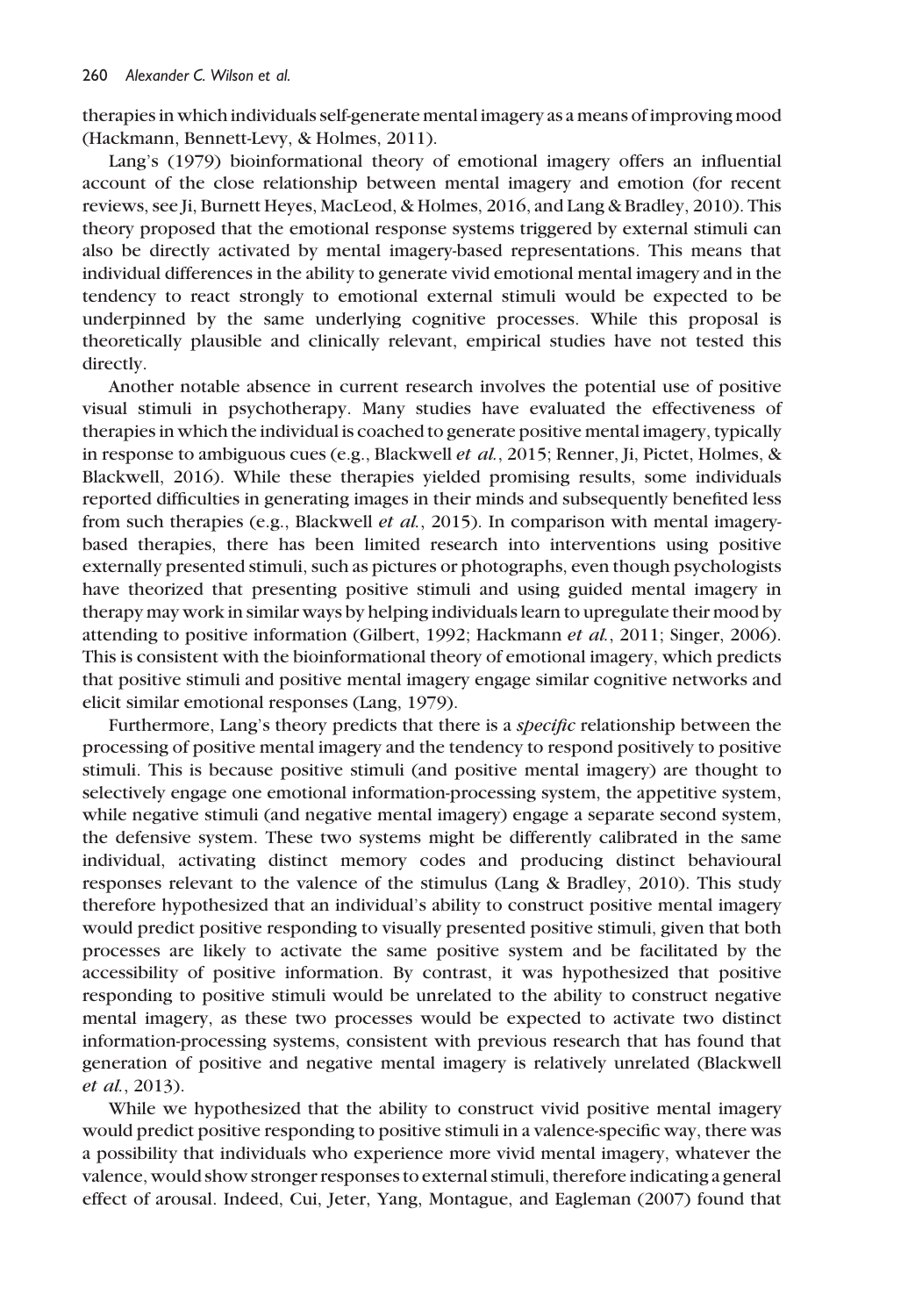individual differences in self-reported imagery vividness correlated with BOLD signal change in sensory cortex  $(r = .73)$ , suggesting that mental imagery vividness relates to general perceptual clarity. This study sought to assess mental imagery vividness as a multifactorial construct (including General, Positive, and Negative Imagery Vividness) to unpick whether any relationship between mental imagery and emotional responding to external stimuli is general or valence-specific.

#### Project Soothe

Given the potential clinical applications, it is especially important to explore the relationships between mental imagery processing and emotional responding to external stimuli for positively valenced stimuli. This study focussed on stimuli collected through Project Soothe (<http://www.projectsoothe.com>), our ongoing citizen scientist research project that seeks to create a bank of soothing pictures for clinical use by inviting members of the public to contribute pictures that make them feel soothed. Soothing is an important concept in Gilbert's model of compassion (Gilbert, 2009). Soothing describes a positive emotion of calm and well-being, which is thought to be increased by an individual's tendency to be compassionate towards themselves, but decreased by a tendency to be self-critical (Gilbert, 2009). In Compassion-focused therapy, Self-compassion has been found to be positively associated with the experience of soothing emotion, while Selfcriticism has shown a negative association with soothing emotion (Gilbert, Baldwin, Irons, Baccus, & Palmer, 2006; Gilbert & Irons, 2004; Judge, Cleghorn, McEwan, & Gilbert, 2012). In the present study, we were interested in testing the relative strength of the mental imagery variables by comparing them to these emotional response tendencies (Self-compassion and Self-criticism) as independent predictors of positive emotional responses to Project Soothe pictures. Finally, depressive symptoms were likely to predict reduced positive responses to positive stimuli, in line with previous findings (Dunn, Dalgleish, Lawrence, Cusack, & Ogilvie, 2004). As it is a well-established predictor, our research focussed on whether the other variables offered additional power in predicting individual differences in positive responding to Project Soothe pictures over and above any effects of depressive symptoms.

## Hypotheses

In summary, it was hypothesized that mental imagery variables, Positive Imagery Vividness and General Imagery Vividness, and Self-compassion would predict increased positive responses to Project Soothe pictures, while Self-criticism would predict reduced positive responses. It was hypothesized that these effects would be apparent even after controlling for depressive symptoms. Negative Imagery Vividness would not contribute to the model.

## Method

## Design and ethics

This cross-sectional study recruited individuals to complete self-report measures, undertake imagery tasks, and rate pictures collected as part of Project Soothe, in an online survey. This study received ethics approval from the University of Edinburgh Research Ethics Committee. An incentivizing lucky draw of £30 was offered.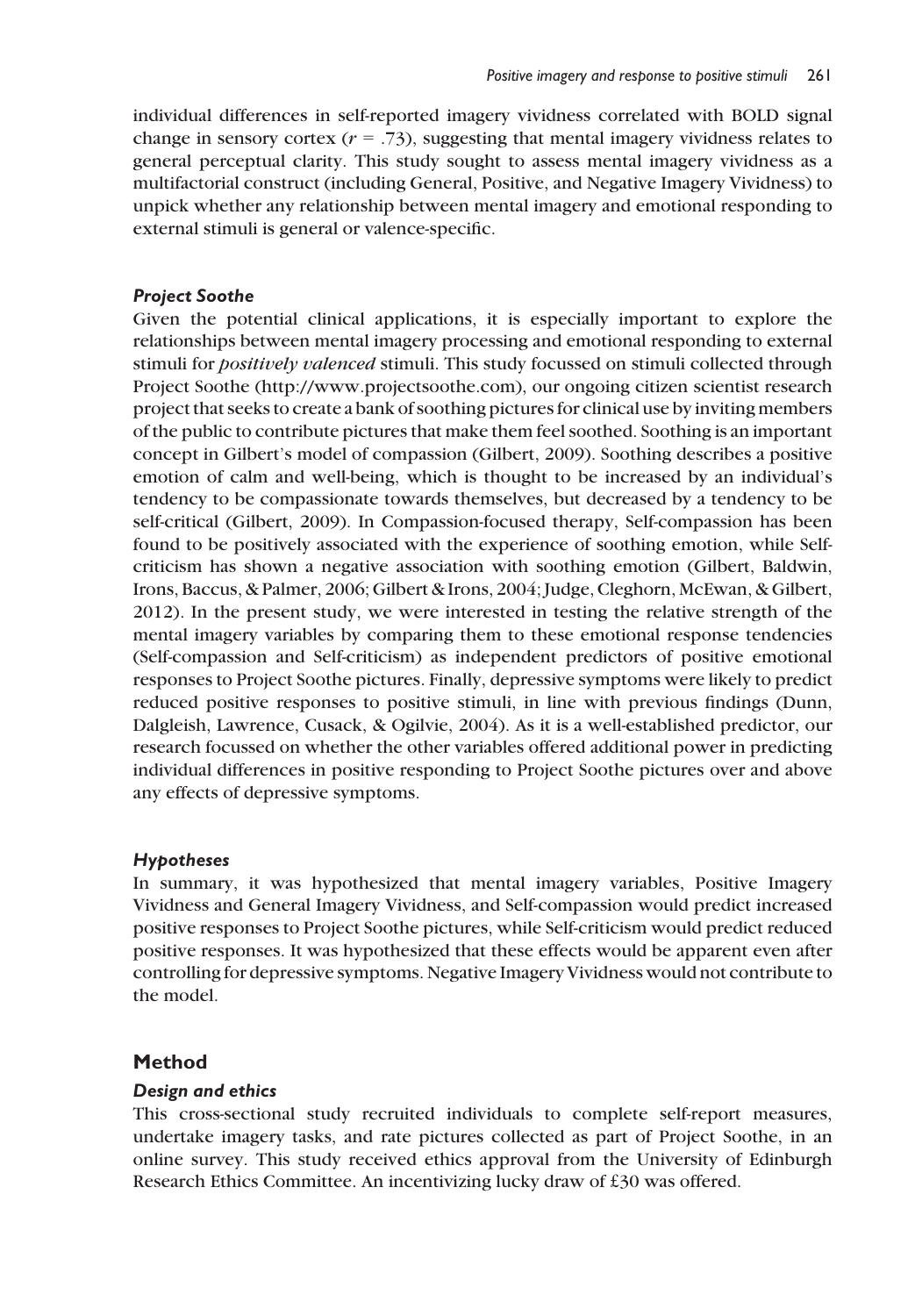# **Participants**

A total of 214 participants were recruited via social media and posts on websites publicizing social research studies. The only inclusion criterion was age 16 or above. The majority was female ( $n = 143, 66.8\%$ ). Age ranged between 16 and 74 years ( $M = 27.03$ ,  $SD = 11.66$ ). The sample was predominantly White ( $n = 176, 82.2\%$ ), with 16 selfidentified as Asian (7.5%), 10 Hispanic or Latino (4.7%), seven Black (3.3%), and five mixed-race (2.3%). A subgroup of participants ( $n = 37, 17%$ ) reported current symptoms indicating possible depression based on their Patient Health Questionnaire (PHQ-9) scores (see below.)

Recruitment was active for a set period of 3 months, after which our survey was programmed to close and data were subsequently analysed. An a priori power calculation conducted in G\*Power indicated that 103 participants were required for a multiple regression including three covariates and four predictors to detect a medium effect size  $(f^2 = 0.15)$ , using an  $\alpha$  of .05 and power of .80 (Faul, Erdfelder, Buchner, & Lang, 2013). A medium effect size was assumed based on the medium-sized relationships between imagery vividness and mood reported in the literature (e.g., Blackwell et al., 2015). By recruiting beyond the minimum target, our sample was sufficiently powered to detect effects even if the actual effect sizes were smaller than assumed, while allowing us to conduct any *post-boc* analyses that may be indicated by primary findings.

## Procedure and measures

Questionnaires, mental imagery tasks, and the Project Soothe picture-rating exercise were presented by Bristol Online Survey tool. The pictures were presented at the end of the protocol to avoid mood induction effects. The measures were completed in the order presented below.

## Patient Health Questionnaire (PHQ-9, Kroenke, Spitzer, & Williams, 2001)

Depressive symptoms were measured using this short 9-item scale, which has been well validated in a meta-analysis reporting an average sensitivity to depression of 81.3% and a specificity of 85.3% (Mitchell, Yadegarfar, Gill, & Stubbs, 2016). Individuals indicated how often in the past fortnight they had experienced various symptoms on a scale of 0 (Not at all) to 3 (Nearly every day). Possible depression is indicated by a score of 2 or 3 on at least five items (or 1 in the case of the self-harming/suicidal item), and this must include at least the first item (depressed mood) or the second item (anhedonia) (Kroenke et al., 2001). Cronbach's alpha was .89 in this study.

# Forms of Self-Criticizing/Attacking and Self-Reassuring Scale (FSCRS, Gilbert, Clarke, Kempel, Miles, & Irons, 2004)

This 14-item self-criticizing scale was used to measure Self-criticism. Based on a probe statement (When things go wrong for me...), participants responded to self-critical items (e.g., I am easily disappointed with myself) on a continuous scale from 5 (extremely like me) to 1 (not at all like me). Previous factor analysis has separated Self-criticism into two factors, 'inadequate self' (nine items,  $\alpha = .90$ ) and 'hated self' (five items,  $\alpha = .86$ ) (Gilbert *et al.*, 2004). However, these subscales have been found to be highly correlated ( $r = .73$ ), and intercorrelated with convergent measures of Self-criticism (Kupeli, Chilcot, Schmidt, Campbell, & Troop, 2013). Owing to this high correlation, which was also replicated in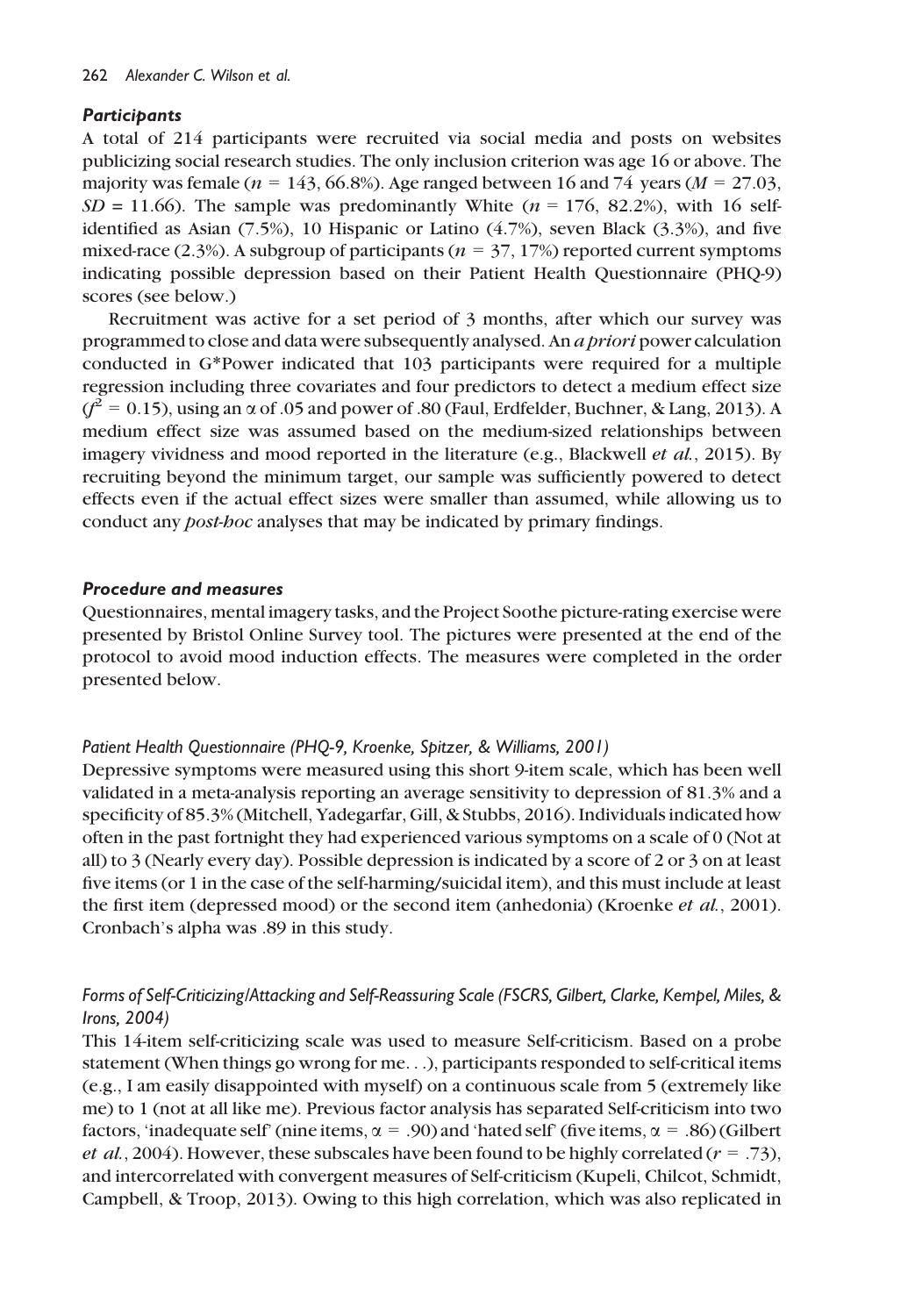the present study  $(r = .79)$ , the total sum score was used here, in line with research literature (Richter, Gilbert, & McEwan, 2009; Rockliff et al., 2011). Cronbach's alpha was .95 in this study.

Self-Compassion Scale – Short Form (SCS-SF, Raes, Pommier, Neff, & Van Gucht, 2011) Self-compassion was measured using this 12-item short form of Neff's Self-Compassion Scale (Neff, 2003). In a validation study, the short form and original were nearly perfectly correlated ( $r \ge 0.97$  in three samples) and had a one-factor structure (Raes *et al.*, 2011). Participants indicated whether statements such as 'When I am going through a very hard time, I try to give myself the caring and tenderness I need' correspond to how they typically behave, on a 5-point scale from 1 (Almost never) to 5 (Almost Always). Cronbach's alpha was .89 in this study.

#### Vividness of Visual Imagery Questionnaire (VVIQ, Marks, 1973)

This measure of General Imagery Vividness required participants to generate 16 neutral mental images according to short verbal prompts (e.g., 'the front of a shop you often go to'). Participants rated the vividness of each mental image on a scale of 5 ('perfectly clear and as vivid as normal vision') to 1 ('no image at all, you only "know" that you are thinking of something'). A review indicated that this widely used measure has satisfactory reliability and good validity (McKelvie, 1995). While the VVIQ is a subjective measure, Cui et al. (2007) showed that it correlated with individual differences in activity in primary visual cortex during mental imagery tasks  $(r = .73)$ , illustrating its construct validity. The measure has been previously used in online studies with good psychometric properties (e.g., Nelis, Holmes, Griffith, & Raes, 2014), suggesting there are no reliability concerns in administering the measure online. Cronbach's alpha was .89 in this study.

#### Prospective Imagery Task (PIT, Stöber, 2000)

This task provided separate measures of Positive Imagery Vividness and Negative Imagery Vividness. Individuals generated mental imagery relating to themselves in hypothetical scenarios, according to 10 explicitly negative (e.g., You will have a serious disagreement with a friend) and 10 explicitly positive statements (e.g., You will do particularly well at work). Participants scored the vividness of each mental image on a scale of 5 (very vivid) to 1 (no image). This measure has been used by participants without the immediate presence of a researcher in numerous high-quality imagery studies (e.g., Blackwell *et al.*, 2013; Holmes, Lang, Moulds, & Steele, 2008), so there were no reliability concerns in presenting it online. Cronbach's alpha in this study were .88 for Negative Imagery Vividness and .89 for Positive Imagery Vividness, respectively, and the two dimensions were minimally correlated  $(r = .25)$ , replicating the good psychometric properties documented in the literature (Blackwell et al., 2013).

#### Positive Responding to Project Soothe Pictures

Participants reported their emotional responses to 50 *soothing* pictures collected through Project Soothe. At the time of the study, Project Soothe had gathered over 500 soothing pictures from members of the public, with the top five themes being landscapes, water features, flowers and trees, animals, and sky. The specific pictures for this study were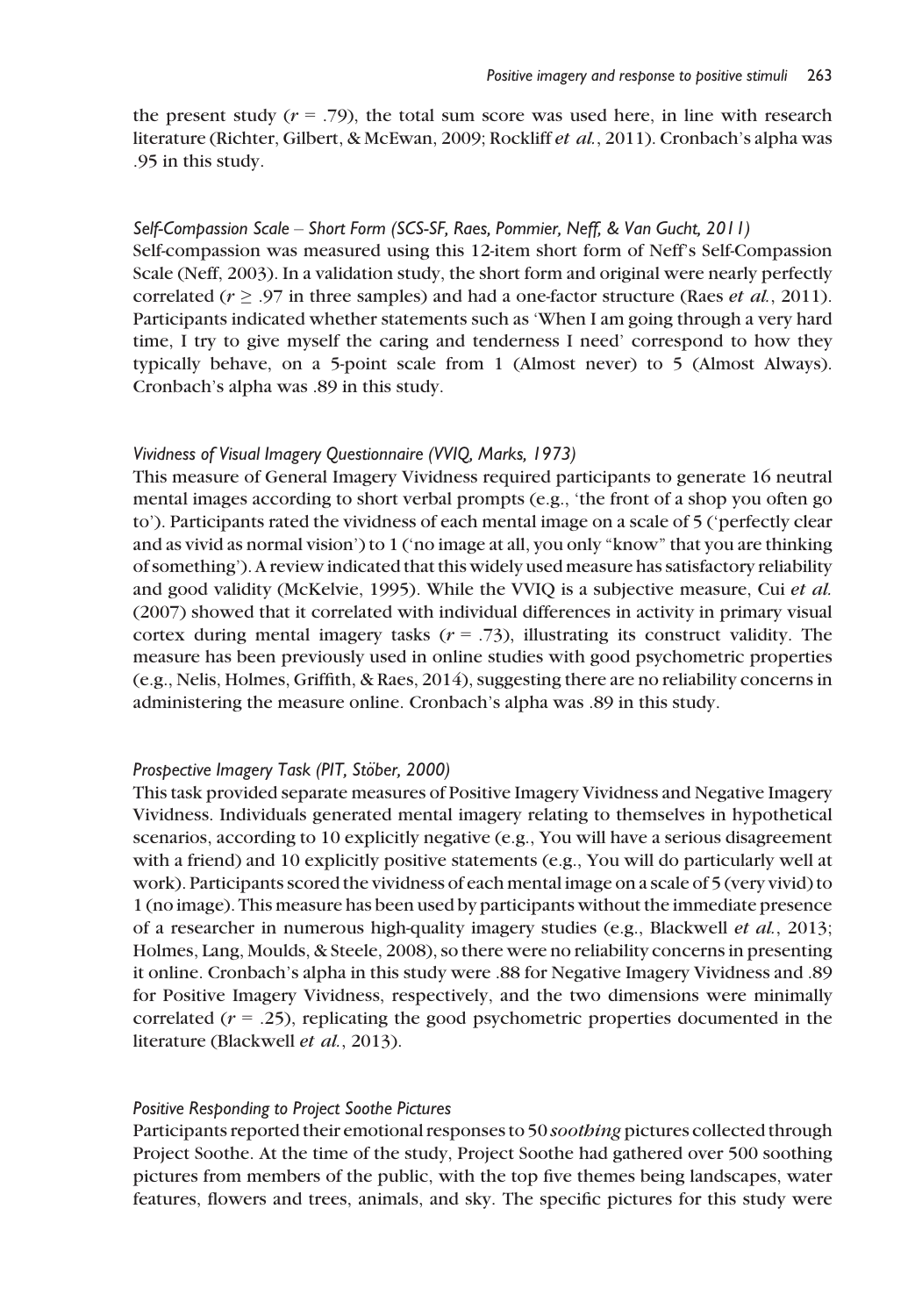selected randomly and then presented to participants in the format in which they were submitted, with 10 pictures presented vertically down each of five pages. Example pictures are presented in the Appendix. Participants rated how Soothed, Happy, and Excited, as well as how Anxious (to test for discriminant validity), they felt in response to each picture on a 7-point Likert scale from 1 (not at all) to 7 (very much). Total scores for each of the four emotions were summed for each participant. Soothed, Excited, and Anxious are terms used to describe the feelings associated with the three affective systems, Soothing, Drive, and Threat, in the Compassionate Mind literature (Gilbert, 2009). As this study drew from diverse literature with different models of affect, a third measure of positive affect, 'Happy', was used. Having three positive terms meant that emotional responding also conformed to a more conventional model of affect, the circumplex (e.g., Posner, Russell, & Peterson, 2005), with Soothed relating to positive affect with low activation, Happy to medium activation, and Excited to high activation. The term Happy has good construct validity; for instance, Longo's (2015) factor analysis of the positive affect terms of the circumplex model found that 'Happy' was the term with the strongest loading onto the factor 'medium positive affect'. Of the three factors ('low positive affect', 'medium positive affect', and 'high positive affect'), 'medium positive affect' explained the most variance in positive affect in this factor analysis, and, importantly, this factor was the only one to significantly predict life satisfaction ( $r = .82$ ) in Longo (2015); this suggests that 'medium positive affect', for which 'Happy' was the most representative term, had high criterion validity.

## Data analysis

Analysis was conducted in IBM SPSS Statistics 21. This study was the first to utilize the soothing pictures collected from Project Soothe. As such, paired-samples t-tests were conducted to verify that these pictures were perceived positively. Ratings for the one negative response term, Anxious ( $M = 93.18$ ,  $SD = 43.04$ ), were significantly lower than for Happy ( $M = 186.78$ ,  $SD = 63.17$ ),  $t(213) = 20.12$ ,  $p < .001$ ,  $d = 1.76$ , Soothed  $(M = 174.52, SD = 57.82), t (213) = 19.93, p < .001, d = 1.61, and Excited$  $(M = 139.58, SD = 59.72), t(213) = 11.83, p < .001, d = 0.90$ . All these effect sizes were large (Cohen, 1988), suggesting that participants experienced the pictures as positively valenced, as intended. Cronbach's alpha was calculated for all questionnaire measures as a safeguard to the validity of responses, given that this was an online study without the immediate presence of the researchers; in all cases, internal consistency was high.

Correlation analysis was used to examine the relationships between the variables, before running multiple regression analysis to ascertain which were the strongest predictors of positive responding to Project Soothe pictures. Nonparametric Spearman's rank order correlations (two-tailed) were computed, as some variables (Depression, Selfcriticism, and Anxious and Excited ratings of the Project Soothe pictures) were not normally distributed. Multiple regression analysis makes no assumptions regarding normality of variables, only of residuals (Cohen, Cohen, West, & Aiken, 2003), so it was deemed appropriate to continue with our planned multiple regression analysis.

The assumptions of multiple regression were assessed. Examination of residuals statistics revealed no multivariate outliers (using the  $z = 3$  guideline, supported by Mahalanobis distance and Cook's D indices; Osborne & Overbay, 2004). Multicollinearity was checked through Variance Inflation Factors, with 10 taken to indicate a problem (Clark-Carter, 2010); values safely ranged between 1.07 and 3.72. Q-Q Plots and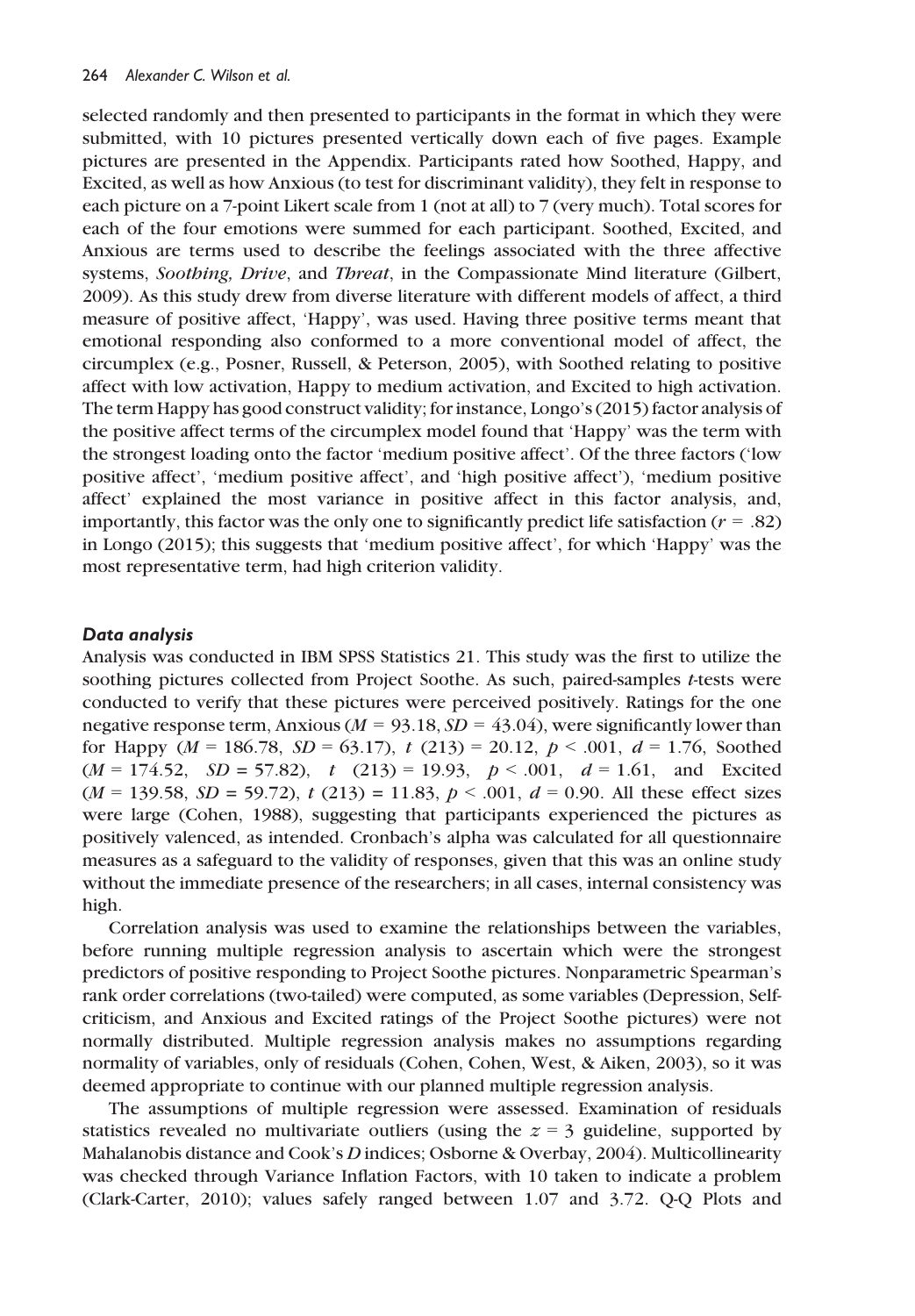non-significant Shapiro–Wilk tests indicated normality of residuals. The only issue that required attention was some moderate heteroscedasticity; this was addressed using bootstrap sampling 1,000 times with replacement, as asymptotically equivalent to using the Huber-White heteroscedasticity correction (Cameron & Trivedi, 2005). Three bootstrapped hierarchical multiple linear regressions were run, one for each criterion variable: Soothed, Happy, and Excited. Step 1 controlled for the covariates Depression, Age and Gender (entered as a dummy variable); in Step 2, General Imagery Vividness, Positive Imagery Vividness, Negative Imagery Vividness, Self-compassion, and Selfcriticism were added to establish whether the predictors explained variance in the criterion variable (Soothed, Happy, or Excited).

#### Results

Descriptive data and Spearman's correlations are shown in Table 1. General Imagery Vividness and Positive Imagery Vividness were positively correlated with all three positive ratings of the Project Soothe pictures (Soothed, Excited, and Happy). Positive Imagery Vividness showed stronger relationships with positive responding to the pictures than General Imagery Vividness did, to the order of medium compared to small-to-medium effect sizes. Negative Imagery Vividness was not significantly related to positive responding to the pictures (all  $p's > .05$ ). Self-compassion showed small-sized positive correlations with all three positive ratings of the pictures. These correlations were stronger than those for Self-criticism, which only showed significant negative correlations with the Happy and Soothed ratings, and not for Excited.

The hierarchical multiple regression analyses with Happy, Excited, and Soothed as criterion variable are presented in Tables 2–4.

The model for Happy ratings reached significance in Step 1,  $F(3, 210) = 3.05$ ,  $p = .030$ , but these variables (Depression, gender, age) only explained 2.8% of the variance. The variables added in Step 2 (Positive Imagery Vividness, Negative Imagery Vividness, General Imagery Vividness, Self-criticism, and Self-compassion) produced a significant change,  $F(5, 205) = 9.84$ ,  $p < .001$ , with the full model explaining 19.7% of the variance. In the full model for Happy, Positive Imagery Vividness ( $\beta = .35$ ,  $p = .003$ ) and Self-compassion ( $\beta$  = .24,  $p$  = .026) were significant predictors (Table 5).

The model for Excited did not reach significance in Step 1. The addition of the variables in Step 2 was significant,  $F(5, 205) = 11.63$ ,  $p < .001$ , with the full model explaining 20.4% of the variance. In the full model for Excited, Positive Imagery Vividness ( $\beta = .39$ ,  $p < .001$ , Self-compassion ( $\beta = .30, p = .009$ ), and Self-criticism ( $\beta = .26, p = .034$ ) were significant predictors.

The model for Soothed did not reach significance in Step 1. The addition of the variables in Step 2 was significant,  $F(5, 205) = 5.30, p < .001$ , with the full model explaining 8.8% of the variance. As with the models for Happy and Excited, Positive Imagery Vividness ( $\beta$  = .22,  $p$  = .048) and Self-compassion ( $\beta$  = .27,  $p$  = .014) were significant predictors in the model for Soothed.

#### Secondary analysis

We asked participants to rate to what extent each Project Soothe picture made them feel 'Anxious'. This rating was originally included to verify that pictures were perceived as positive as intended. As such, the Anxious response to the pictures was not analysed for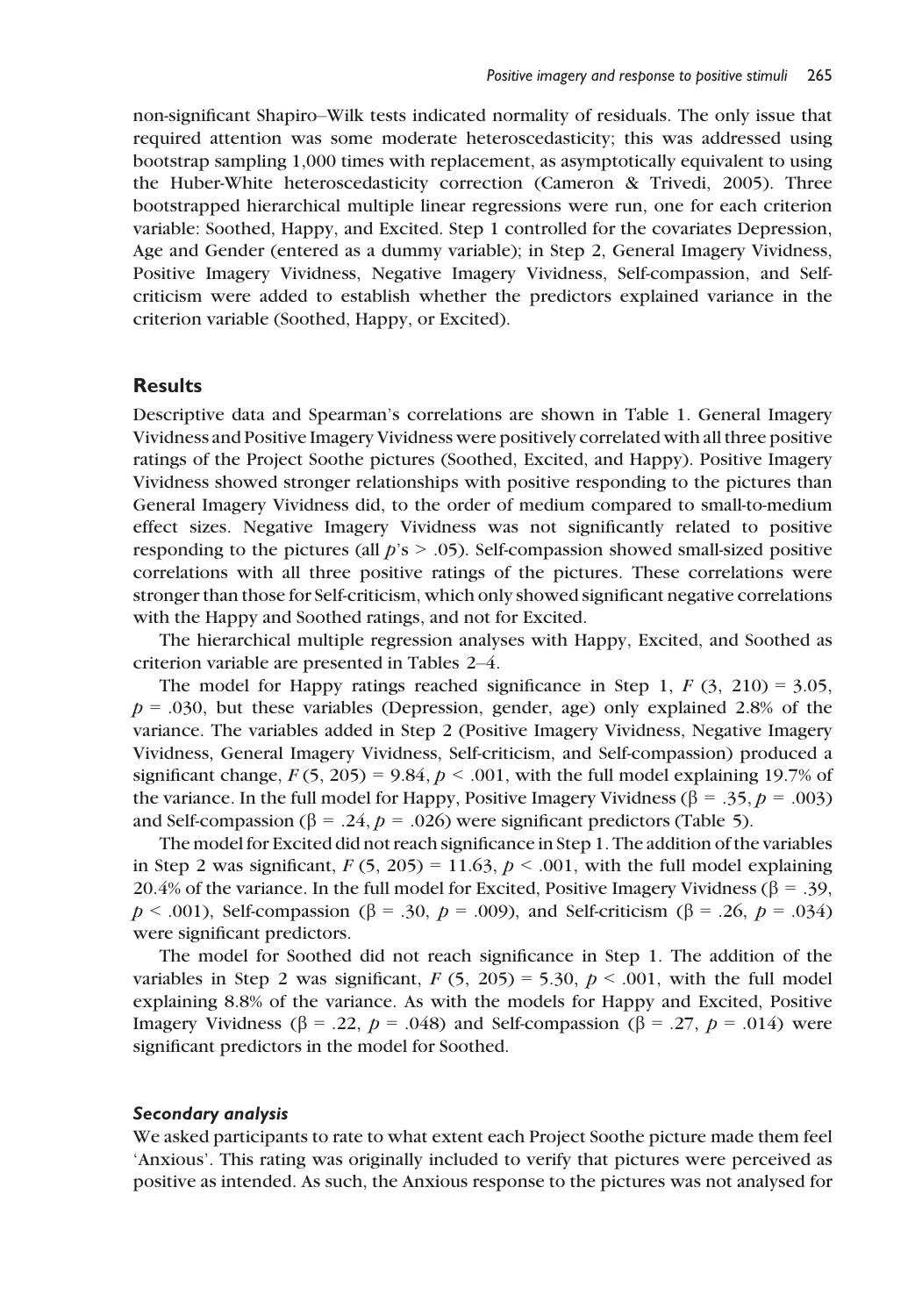|                     |                                           | S                      |        |             |                 | ٥                                                                                                                                                                                            |                     | ∞       |                                                          |        |         |
|---------------------|-------------------------------------------|------------------------|--------|-------------|-----------------|----------------------------------------------------------------------------------------------------------------------------------------------------------------------------------------------|---------------------|---------|----------------------------------------------------------|--------|---------|
| .Soothed            | 174.52                                    |                        | $80**$ |             | $.24***$        |                                                                                                                                                                                              | ఠ                   |         |                                                          |        |         |
| 2. Happy            | 186.78                                    | 57.82<br>63.17         |        | <b>茶を入る</b> | $\frac{34}{34}$ | $\begin{array}{cccc}\n & \ast & \ast & \ast & \ast \\ & \ast & \ast & \ast & \ast \\ & \ast & \ast & \ast & \ast \\ & \ast & \ast & \ast & \ast \\ & \ast & \ast & \ast & \ast\n\end{array}$ | ွ                   |         | - 15**<br>- .20**<br>- .12 .38*** .43**<br>- .38** .43** |        |         |
| 3. Excited          | 39.58                                     | 59.72                  |        |             |                 |                                                                                                                                                                                              |                     |         |                                                          |        |         |
| 4. Anxious          | 93.18                                     |                        |        |             |                 |                                                                                                                                                                                              |                     |         |                                                          |        |         |
| 5. Gen. Vividness   |                                           | 43.04<br>12.32<br>8.76 |        |             |                 |                                                                                                                                                                                              | *<br>3. *<br>3. ^ 7 |         |                                                          |        |         |
| 6. Pos. Vividness   |                                           |                        |        |             |                 |                                                                                                                                                                                              |                     |         |                                                          |        |         |
| 7. Neg. Vividness   |                                           | 9.29                   |        |             |                 |                                                                                                                                                                                              |                     | $A3***$ |                                                          |        |         |
| 8. Depression       |                                           | 6.16                   |        |             |                 |                                                                                                                                                                                              |                     |         |                                                          |        |         |
| 9. Self-criticism   |                                           | $\frac{5.12}{0.11}$    |        |             |                 |                                                                                                                                                                                              |                     |         |                                                          | $80**$ | $.22**$ |
| 10. Self-compassion | 56.53<br>31.87<br>32.65<br>17.77<br>34.61 |                        |        |             |                 |                                                                                                                                                                                              |                     |         |                                                          |        |         |
| . I. Age            | 27.03                                     | $-66$                  |        |             |                 |                                                                                                                                                                                              |                     |         |                                                          |        |         |

Vividness = General Imagery Vividness; Pos. Vividness = Positive Imagery Vividness; Neg. Vividness = Negative Imagery Vividness. \*Correlation is significant at the .05 level. \*\*Correlation is significant at the .01 level. \*\*\*Correlation is significant at the .001 level. Vividness = General Imagery Vividness; Pos. Vividness = Positive Imagery Vividness; Neg. Vividness = Negative Imagery Vividness. \*Correlation is significant at the .05 level. \*\*Correlation is significant at the .01 level. \*\*\*Correlation is significant at the .001 level. Note. Soothed, Happy, Excited, and Anxious refer to emotional responses to the Project Soothe pictures; Gen. Note. Soothed, Happy, Excited, and Anxious refer to emotional responses to the Project Soothe pictures; Gen.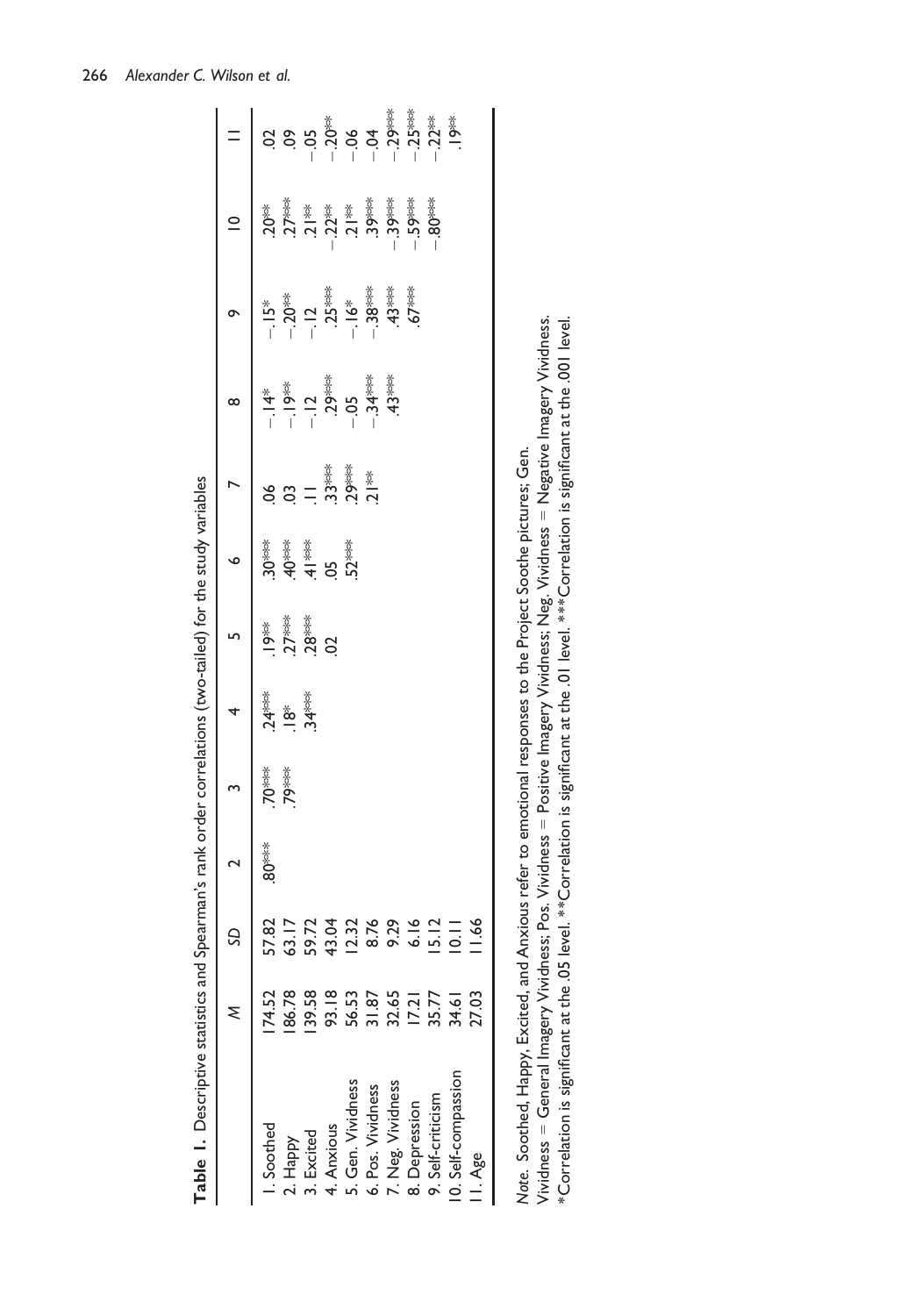|                               | Model I |                 |                                     |      | Model 2                             |      |                                |      |
|-------------------------------|---------|-----------------|-------------------------------------|------|-------------------------------------|------|--------------------------------|------|
|                               | В       | SE <sub>B</sub> | $\beta$                             | Þ    | B                                   | SE B | β                              | Þ    |
| Age                           | .32     | .37             | .06                                 | .394 | .64                                 | .37  | .12                            | .089 |
| Gender                        | 13.14   | 9.18            | .10                                 | .157 | 16.88                               | 8.77 | .13                            | .057 |
| Depression                    | $-1.57$ | .80             | $-.15$                              | .053 | $-.08$                              | .89  | $-.01$                         | .934 |
| Gen. Imagery Vividness        |         |                 |                                     |      | .50                                 | .45  | .10                            | .278 |
| <b>Pos. Imagery Vividness</b> |         |                 |                                     |      | 2.29                                | .67  | .32                            | .003 |
| Neg. Imagery Vividness        |         |                 |                                     |      | .30                                 | .63  | .04                            | .623 |
| Self-criticism                |         |                 |                                     |      | .62                                 | .49  | .15                            | .218 |
| <b>Self-compassion</b>        |         |                 |                                     |      | 1.51                                | .68  | .24                            | .026 |
| Model $R^2$                   |         |                 | $R^2$ = .042, Adjusted $R^2$ = .028 |      | $R^2$ = .227, Adjusted $R^2$ = .197 |      |                                |      |
|                               |         |                 | $F(3, 210) = 3.05, p = .030$        |      | $F(8, 205) = 7.53$ , $p \le .001$   |      |                                |      |
| Change in $R^2$               |         |                 |                                     |      | $R^2 = .185$                        |      |                                |      |
|                               |         |                 |                                     |      |                                     |      | $F(5, 205) = 9.84, p \le .001$ |      |

Table 2. Multiple regression with Happy response to the Project Soothe pictures as the criterion variable

Note. Bold type indicates significance at the .05 level.

Table 3. Multiple regression with Excited response to the Project Soothe pictures as the criterion variable

|                               |         | Model I         |                                     |      |                                | Model 2         |                                     |        |  |  |
|-------------------------------|---------|-----------------|-------------------------------------|------|--------------------------------|-----------------|-------------------------------------|--------|--|--|
|                               | B       | SE <sub>B</sub> | β                                   | Þ    | В                              | SE <sub>B</sub> | β                                   | Þ      |  |  |
| Age                           | $-.45$  | .34             | $-.09$                              | .168 | $-.17$                         | .33             | $-.03$                              | .595   |  |  |
| Gender                        | $-2.89$ | 8.78            | $-.11$                              | .744 | $-1.58$                        | 8.27            | $-.01$                              | .854   |  |  |
| Depression                    | $-1.10$ | .74             | $-.02$                              | .153 | .54                            | .85             | .06                                 | .513   |  |  |
| Gen. Imagery Vividness        |         |                 |                                     |      | .47                            | .42             | .10                                 | .273   |  |  |
| <b>Pos. Imagery Vividness</b> |         |                 |                                     |      | 2.67                           | .65             | .39                                 | < .001 |  |  |
| Neg. Imagery Vividness        |         |                 |                                     |      | $-.36$                         | .58             | $-.06$                              | .529   |  |  |
| Self-criticism                |         |                 |                                     |      | 1.04                           | .47             | .26                                 | .034   |  |  |
| <b>Self-compassion</b>        |         |                 |                                     |      | 1.79                           | .69             | .30                                 | .009   |  |  |
| Model $R^2$                   |         |                 | $R^2$ = .016, Adjusted $R^2$ = .002 |      |                                |                 | $R^2$ = .234, Adjusted $R^2$ = .204 |        |  |  |
|                               |         |                 | $F(3, 210) = 1.16, p = .327$        |      | $F(8, 205) = 7.81, p \le .001$ |                 |                                     |        |  |  |
| Change in $R^2$               |         |                 |                                     |      | $R^2 = .217$                   |                 |                                     |        |  |  |
|                               |         |                 |                                     |      |                                |                 | $F(5, 205) = 11.63, p \le .001$     |        |  |  |

Note. Bold type indicates significance at the .05 level.

the main hypothesis. However, we noted that Anxious response was significantly correlated with key variables, and, in particular, showed a stronger correlation with Depression than the positive ratings for the pictures. We therefore ran a bootstrapped hierarchical multiple regression for Anxious response in the same way as for the positive emotions described above. The model for Anxious was significant in Step 1,  $F(3, 1)$  $210$ ) = 3.99,  $p = .009$ , explaining 7.6% of the variance. The addition of the variables in Step 2 was not significant,  $F(5, 205) = 2.16$ ,  $p = .060$ , although the full model remained significant,  $F(8, 205) = 3.97$ ,  $p < .001$ , explaining 10% of the variance. In the full model, only Depression was significant ( $\beta$  = .26,  $p$  = .016). Interestingly, of all the mental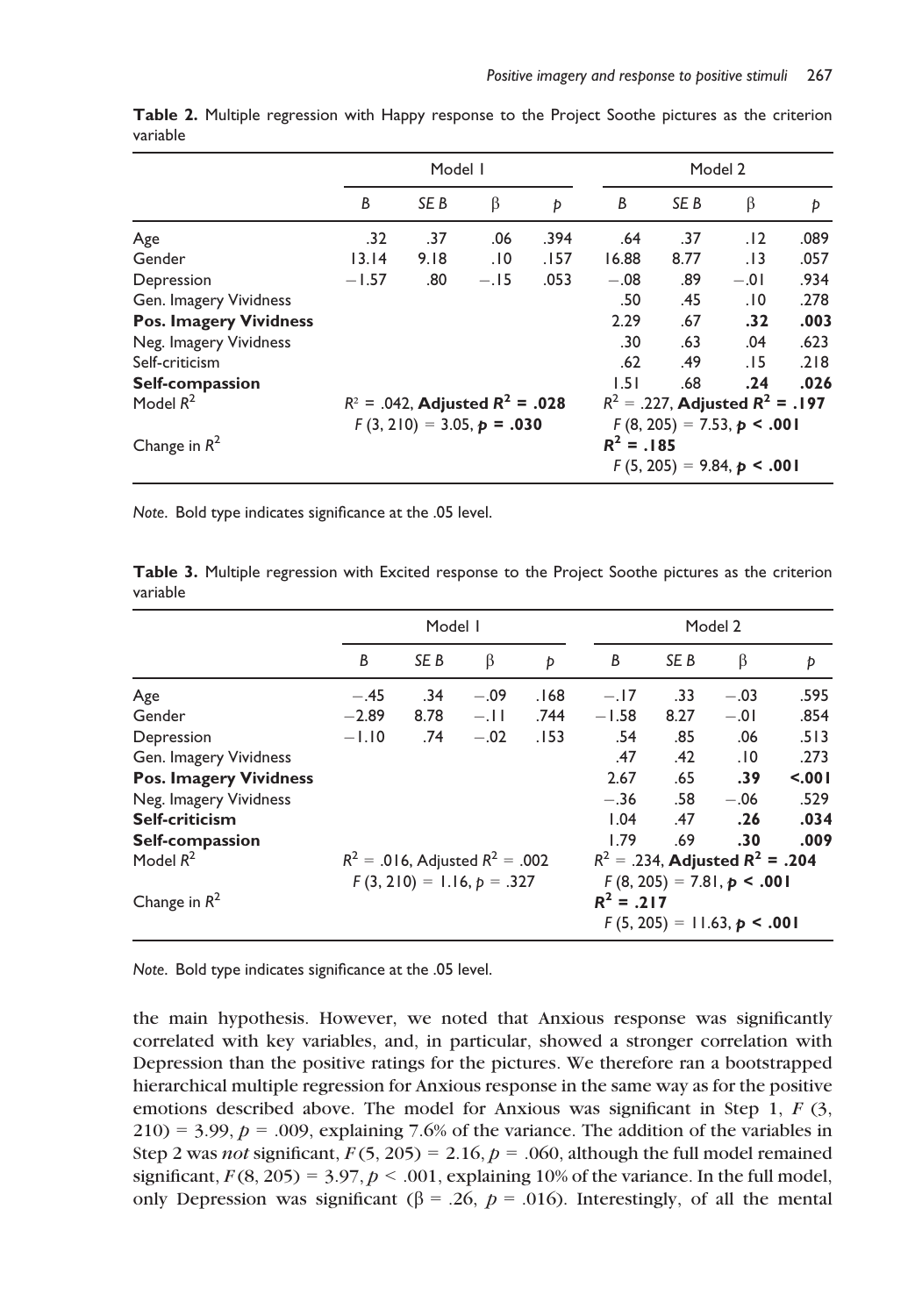|                               |                                      | Model I         | Model 2                      |                                |                                        |                                |     |      |  |
|-------------------------------|--------------------------------------|-----------------|------------------------------|--------------------------------|----------------------------------------|--------------------------------|-----|------|--|
|                               | B                                    | SE <sub>B</sub> | β                            | Þ                              | B                                      | SE <sub>B</sub>                | β   | Þ    |  |
| Age                           | .03                                  | .34             | .01                          | .944                           | .27                                    | .34                            | .05 | .436 |  |
| Gender                        | 5.20                                 | 8.14            | .04                          | .548                           | 8.12                                   | 8.19                           | .07 | .324 |  |
| Depression                    | $-.79$                               | .76             | $-.08$                       | .295                           | .19                                    | .86                            | .02 | .823 |  |
| Gen. Imagery Vividness        |                                      |                 |                              |                                | .21                                    | .41                            | .05 | .613 |  |
| <b>Pos. Imagery Vividness</b> |                                      |                 |                              |                                | 1.44                                   | .69                            | .22 | .048 |  |
| Neg. Imagery Vividness        |                                      |                 |                              |                                | .51                                    | .60                            | .08 | .393 |  |
| Self-criticism                |                                      |                 |                              |                                | .59                                    | .47                            | .15 | .220 |  |
| <b>Self-compassion</b>        |                                      |                 |                              |                                | 1.53                                   | .62                            | .27 | .014 |  |
| Model $R^2$                   | $R^2$ = .009, Adjusted $R^2$ = -.005 |                 |                              |                                | $R^2 = 0.123$ , Adjusted $R^2 = 0.088$ |                                |     |      |  |
|                               |                                      |                 | $F(3, 210) = .646, p = .586$ | $F(8, 205) = 3.58, p \le .001$ |                                        |                                |     |      |  |
| Change in $R^2$               |                                      |                 |                              |                                | $R^2 = .114$                           |                                |     |      |  |
|                               |                                      |                 |                              |                                |                                        | $F(5, 205) = 5.30, p \le .001$ |     |      |  |

Table 4. Multiple regression with Soothed response to the Project Soothe pictures as the criterion variable

Note. Bold type indicates significance at the .05 level.

Table 5. Multiple regression with Anxious response to the Project Soothe pictures as the criterion variable

|                        |        |      | Model I                             |       | Model 2      |      |                                                                |      |  |
|------------------------|--------|------|-------------------------------------|-------|--------------|------|----------------------------------------------------------------|------|--|
|                        | B      | SE B | β                                   | Þ     | В            | SE B | β                                                              | Þ    |  |
| Age                    | $-.33$ | .17  | $-.09$                              | .059  | $-.17$       | .19  | $-.05$                                                         | .375 |  |
| Gender                 | $-.31$ | 5.81 | $-.00$                              | .955  | $-.51$       | 5.79 | $-.01$                                                         | .931 |  |
| <b>Depression</b>      | 1.82   | .52  | .26                                 | 5.001 | 1.78         | .73  | .26                                                            | .016 |  |
| Gen. Imagery Vividness |        |      |                                     |       | $-.34$       | .33  | $-.10$                                                         | .306 |  |
| Pos. Imagery Vividness |        |      |                                     |       | .99          | .54  | .20                                                            | .074 |  |
| Neg. Imagery Vividness |        |      |                                     |       | .39          | .44  | .08                                                            | .395 |  |
| Self-criticism         |        |      |                                     |       | .54          | .44  | .19                                                            | .207 |  |
| Self-compassion        |        |      |                                     |       | .61          | .61  | .14                                                            | .317 |  |
| Model $R^2$            |        |      | $R^2$ = .089, Adjusted $R^2$ = .076 |       |              |      | $R^2 = 0.134$ , Adjusted $R^2 = 0.100$                         |      |  |
| Change in $R^2$        |        |      | $F(3, 210) = 6.81, p \le .001$      |       | $R^2 = .045$ |      | $F(8, 205) = 3.97, p \le .001$<br>$F(5, 205) = 2.16, p = .060$ |      |  |

Note. Bold type indicates significance at the .05 level.

imagery variables, Positive Imagery Vividness was the only predictor to show a trend towards reaching significance ( $\beta$  = .20,  $p$  = .074). Negative Imagery Vividness, which might be expected to predict Anxious response, was not even close to reaching significance level ( $\beta = .08$ ,  $p = .395$ ).

# **Discussion**

Our results extend existing literature by indicating a specific relationship between the ability to vividly generate positive mental imagery and the tendency to respond positively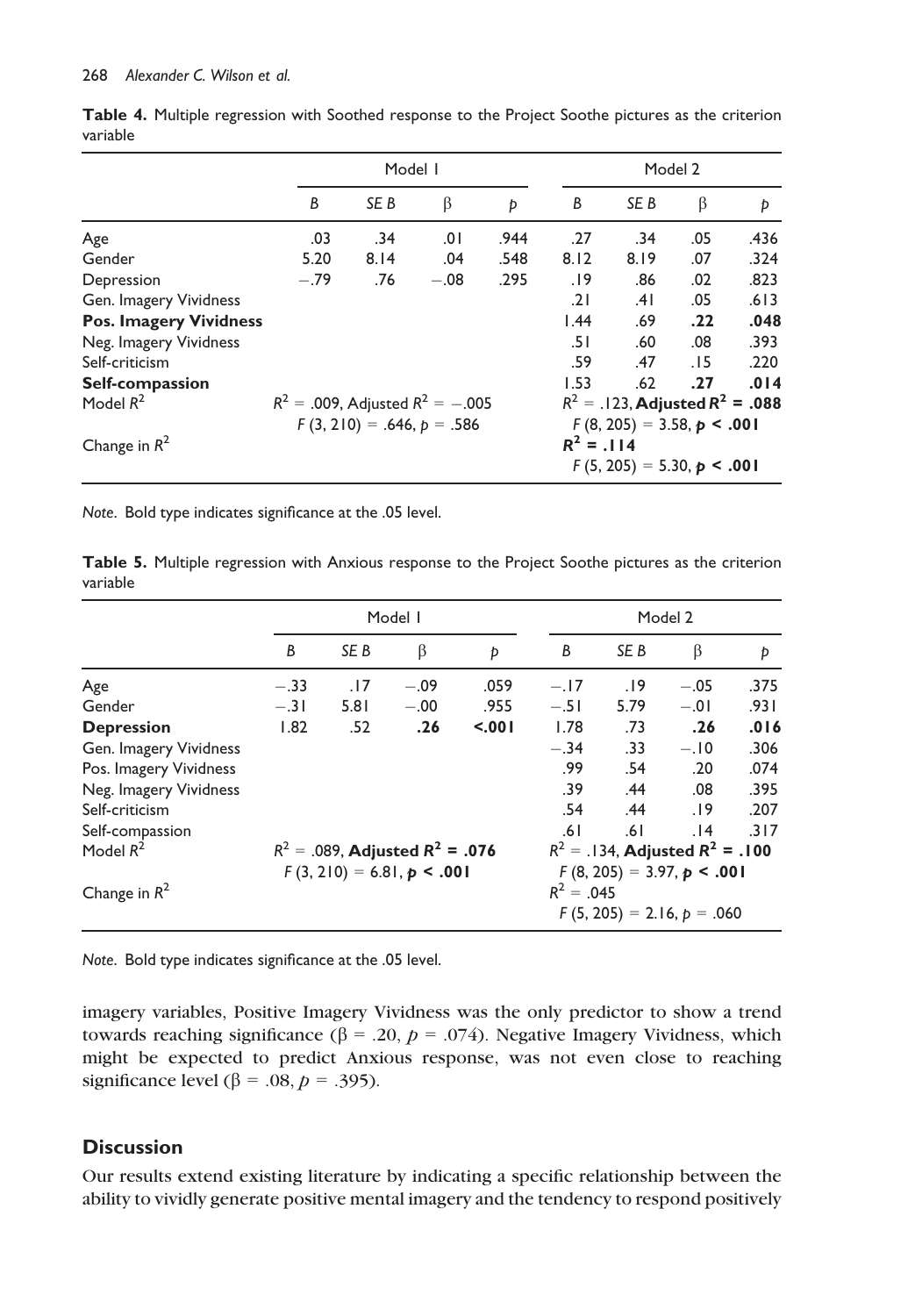to positive visual stimuli. We also found evidence for a distinct relationship between trait Self-compassion and positive responding to positive stimuli.

To our knowledge, no previous study has examined whether the relationship between mental imagery and perception is especially close when the specific *valence* of mental imagery-based and perceptual representations is taken into consideration. It is noteworthy, therefore, that this study found that positive responding to positive stimuli was *only* predicted by Positive Imagery Vividness, even when Negative Imagery Vividness and General Imagery Vividness were included in the regression models. Our findings support the view that mental imagery processing overlaps with the emotional processing of external stimuli (Holmes & Matthews, 2010). The typical approach to the relationship between mental imagery and the perception of external stimuli is that both share sensory processing, as indicated by studies of mental imagery and the activation of sensory cortex (e.g., Ganis, Thompson, & Kosslyn, 2004). Our study extends the existing literature by showing that valence is also critical to the relationship between mental imagery and perception, as predicted by Lang's (1979) bioinformational theory of emotional imagery.

The relationship between Positive Imagery Vividness and positive responding to positive stimuli is likely to reflect individual differences in the calibration of a general positive affect processing system, as suggested by Lang (1979). Explaining this further, we suggest that our test of Positive Imagery Vividness (the positive items of the PIT) indexed the accessibility of positive representations in memory. Thus, a person with a higher score on this test would be more likely to retrieve positive information when presented with the Project Soothe pictures, thereby promoting their positive affective response. It is also possible that individuals high in Positive Imagery Vividness were more inclined to become imaginatively involved in the pictures; this suggestion is supported by the fact that the PIT specifically measures *prospective* imagery (i.e., simulations of possible future scenarios). An individual's vividness of positive prospective imagery has been previously associated with optimism (Blackwell *et al.*, 2013; Ji, Holmes, & Blackwell, 2017), and in the context of our study, it is plausible that participants high in Positive Imagery Vividness had greater access to positive future-oriented representations of the world that encouraged them to 'step into' the Project Soothe pictures. To further evaluate this idea, it would be interesting to test whether the vividness of *prospective* mental imagery, rather than valenced mental imagery per se, is critical to the relationship we found. Our study provides some suggestive, though not definitive, support for this idea, given that the VVIQ, which does include some positive items (e.g., imagining a sunset), did not predict responses to the positive pictures when taking into account other variables. Meanwhile, the lack of a relationship between Negative Imagery Vividness and positive responding to positive stimuli supports the view that processing positive mental representations is distinct from negative processing, as Lang's theory of two separate emotional systems predicted. Therefore, our results contrast with the intuitive idea that an individual with higher Negative Imagery Vividness would have lower positive responses to positive stimuli. However, the notion that positive processing and negative processing are dissociable is in line with the influential two-factor structure of emotion (Watson & Tellegen, 1985), in which positive and negative emotions are separate dimensions.

Self-compassion also predicted positive responding to Project Soothe pictures across all the regression models, significant even when controlling for depressive symptoms. This effect was distinct from the relationship between Positive Imagery Vividness and positive responding, which is taken to indicate accessibility of positive information, and therefore suggests that a disposition to be accepting and non-judgemental towards the self-independently predicted greater positive responses to positive stimuli. This is in line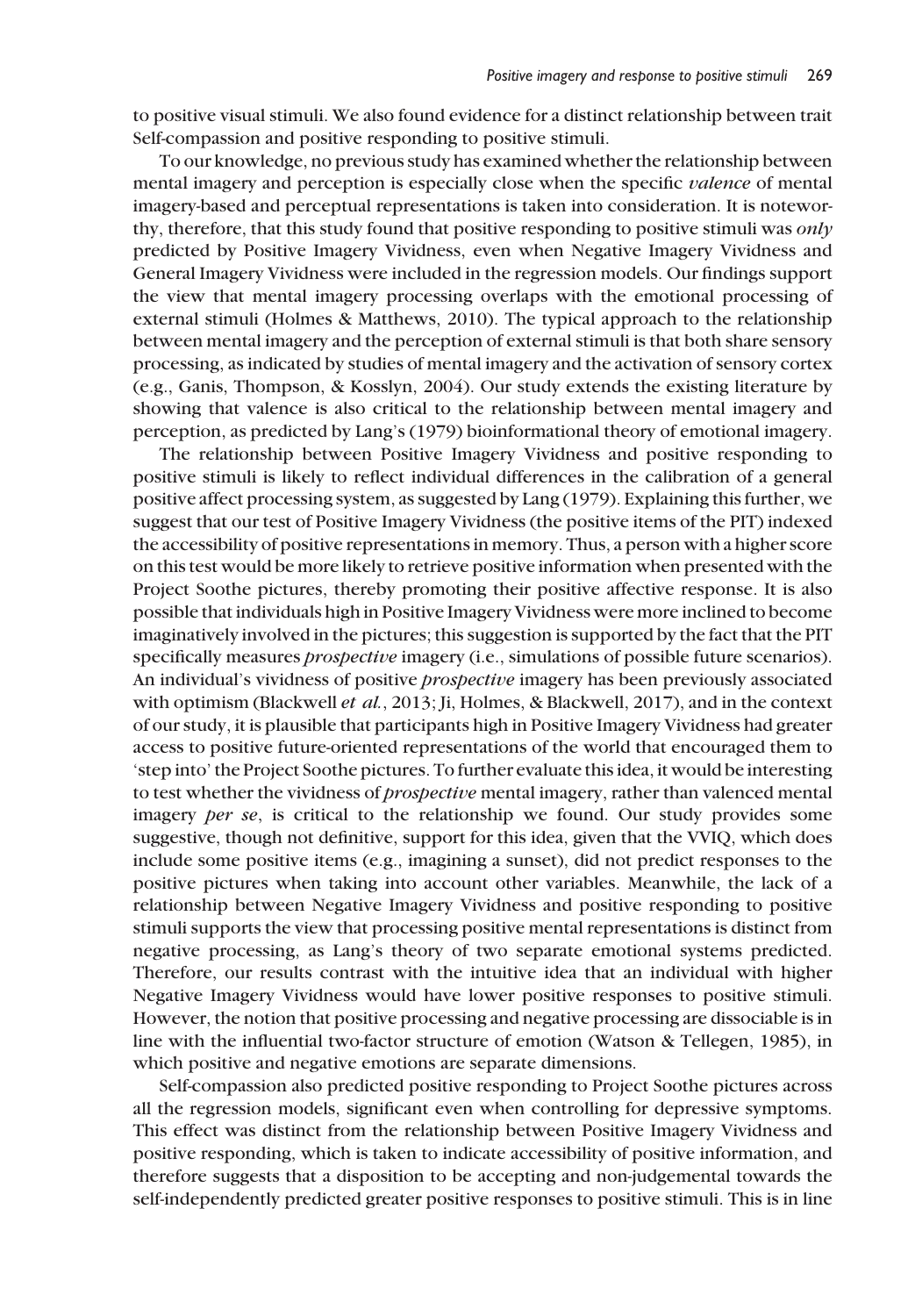with Gilbert's (2009) theory that Self-compassion predicts a greater tendency to experience soothing emotion. Gilbert (2009) also suggested that greater Self-criticism is associated with reduced positive responding to external stimuli, although in our results Self-criticism was a weaker predictor than Self-compassion. We speculate that this is because Self-compassion involves a proactive relationship between the self and the outside world aimed at promoting well-being (Neff, 2003). While the focus of theories of Self-compassion has been on acceptance of adversity, it is plausible that this also includes a tendency to be receptive towards positive stimuli, especially given that one of the three core components of Self-compassion is kindness towards the self (Neff, 2003). On the other hand, Self-criticism, as an inward-looking focus on the failure of the self, is less related to externally presented positive stimuli.

In correlation analysis, depressive symptoms were negatively, but weakly, related to the positive ratings of the Project Soothe pictures, as we would expect from the established relationship between depression and reduced positive responding to positive stimuli (Dunn et al., 2004). Depressive symptoms were also negatively correlated with Positive Imagery Vividness, again replicating previous findings (Morina, Deeprose, Pusowski, Schmid, & Holmes, 2011). However, our study extends these findings by indicating that the relationship between positive responding and Positive Imagery Vividness is itself independent of depressive symptoms. Indeed, it was surprising how low the standardized beta coefficients in the regressions were (none above .06), given that the level of depressive symptoms was quite high in our sample (17% met criteria for possible depression on the PHQ-9). This independent relationship between the positive variables echoes a recent finding that Positive Imagery Vividness predicts optimism even controlling for depression (Ji et al., 2017). Our study supports the view that positive variables are dissociable from psychopathology in predicting emotional responses.

An interesting question is whether the relationships found in the present study were traitlike or statelike. Self-compassion and Self-criticism were explicitly measured as traits, so the effects involving these variables might be taken to indicate individual differences in dispositional emotional responding. The PHQ-9 depression scale asked individuals to reflect on their thoughts and behaviours over a period of 2 weeks, suggesting that it reflected current mood symptoms as opposed to the trait-level responses represented by Self-compassion and Self-criticism. The lack of a relationship for depression with positive responding in the multiple regressions may indicate that the observed relationships were more trait-level, and not influenced by current depressive symptoms.

Whether the imagery variables reflected stable individual differences or situational factors is unclear. On the one hand, the measure of Positive Imagery Vividness required participants to generate positive imagery there and then, perhaps making it sensitive to context, including the participant's mood state and experiences that day. On the other hand, Positive Imagery Vividness is related to traits including Self-compassion in this study and optimism in previous studies (Blackwell *et al.*, 2015; Ji *et al.*, 2017), suggesting that it might also reflect trait-level individual differences. Nevertheless, Positive Imagery Vividness can be modified through training (Murphy  $et$   $al$ , 2015), suggesting that it is not a fixed trait and can be a useful tool in psychotherapy (see below).

Our data relating to negative responding to Project Soothe pictures provide a useful insight into dysfunctional responding to positive stimuli. Negative Imagery Vividness and depressive symptoms showed stronger relationships with Anxious responding to the pictures than with the positive responding variables, suggesting that psychopathology was more associated with atypical negative responses to the positive stimuli than with reduced positive responses. Self-compassion, Self-criticism, and Age were also correlated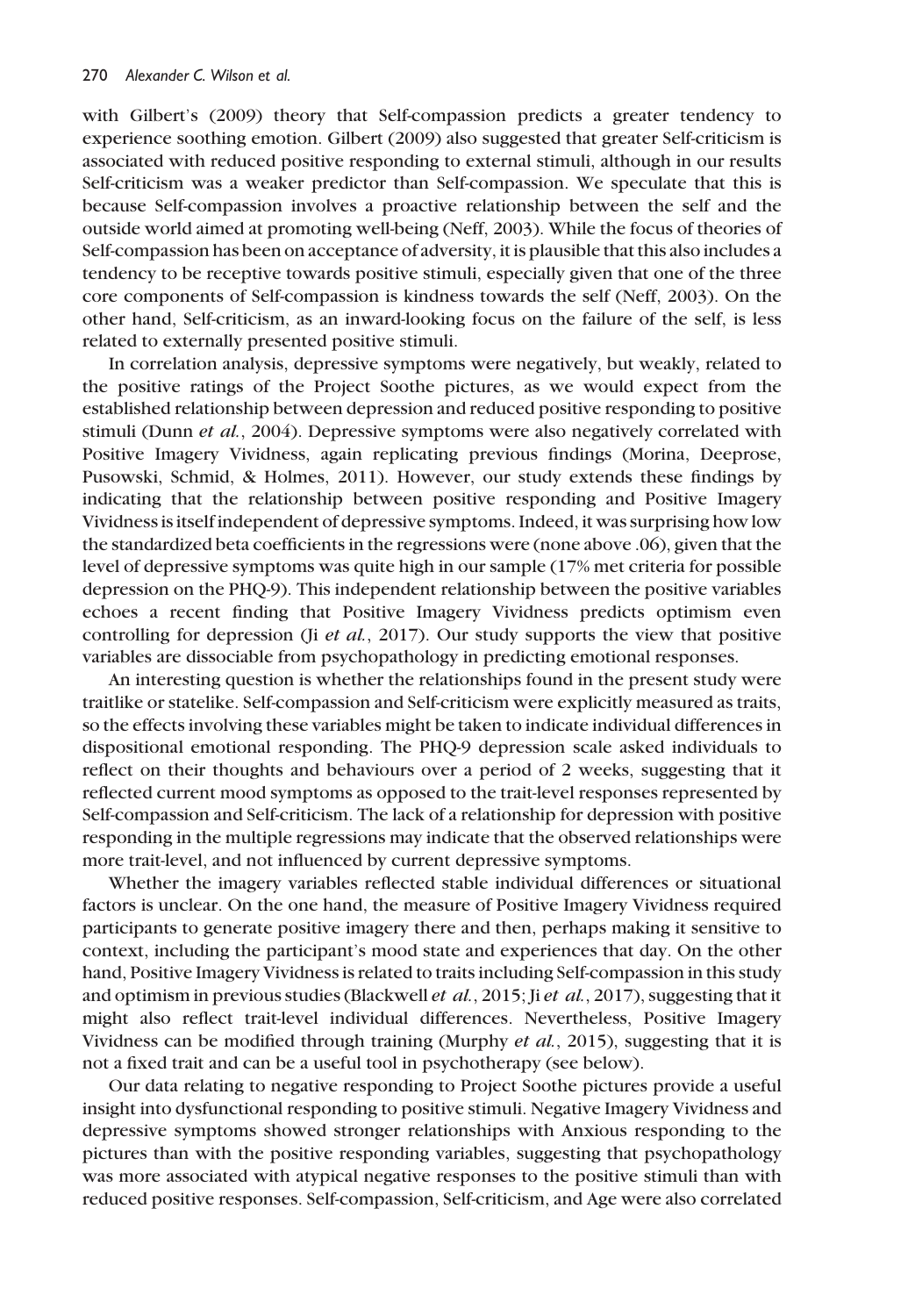with Anxious responses to the Project Soothe pictures, although effect sizes were small and Depression was the only significant predictor in the multiple regression model for Anxious responding when all factors were considered collectively. It is particularly interesting that Negative Imagery Vividness, which had the highest zero-order correlation with Anxious responding, had the lowest standardized beta coefficient of all the imagery/ emotional disposition variables. This suggests that there was no specific relationship between negative mental imagery and dysfunctional negative responding to the positive stimuli beyond the general effect of depressive symptoms. This pattern of results suggests that the negative imagery measure captured the increased accessibility of negative information that is associated with depressive symptoms, and this negative bias related to increased negative responding to positive stimuli.

#### Project soothe and clinical implications

The present findings are clearly informative for developing future interventions using Project Soothe pictures, but they also contribute more broadly to our understanding of Positive Imagery Vividness as a clinically significant predictor of emotional responses in three ways. Firstly, while previous studies have found that mental imagery vividness predicts response to interventions that aim to directly manipulate mental imagery (e.g., Blackwell et al., 2015), the current study suggests that this variable may predict clinical response in other contexts too, including therapies that use externally presented positive stimuli. Secondly, this study probed the relationship between mental imagery and emotion using several measures of mental imagery and found that positive emotional responding was specifically related to the ability to construct vivid mental imagery from positive content, rather than a general tendency to have more vivid mental imagery. Previous studies (e.g., Blackwell et al., 2015) have not attempted to distinguish between these different explanations of the predictive power of mental imagery vividness. Thirdly, our study indicates that positive responding is relatively distinct from negative emotional tendencies. Such tendencies predict atypical anxious responses, but not reduced positive responses, to stimuli that people generally agree are positively valenced.

The use of positive stimuli in therapy has been proposed (e.g., Hackmann *et al.*, 2011). but has not received much empirical study. Project Soothe aims to create and scientifically validate a bank of images that could be used in future psychotherapy. The current study indicates that Positive Imagery Vividness may be a useful, easily assessable variable for predicting response to such stimuli, at least at baseline level. It might be that Positive Imagery Vividness is a moderator of outcome, with certain 'high imagery' individuals showing stronger responses to external stimuli, just as baseline mental imagery vividness predicts final response to imagery-based cognitive bias modification (Blackwell et al., 2015). Alternatively, an increase in Positive Imagery Vividness may mediate increased positive responding to external stimuli. A mediator of change would of course need to be modifiable, and there is evidence that Positive Imagery Vividness is, for example, a randomized controlled trial found that a 4-week imagery intervention led to increased selfreported Positive Imagery Vividness (Murphy et al., 2015). It is also possible that Positive Imagery Vividness is not causally related to positive responding to external stimuli, but that both variables are indirectly related through a general positivity sensitivity – meaning that a positive imagery intervention would not necessarily boost positive responding to external stimuli. All the same, an intervention for depression simultaneously targeting mental imagery-based and perceptual representations may be more useful than one targeting just mental imagery, as depression involves both reduced positive responding to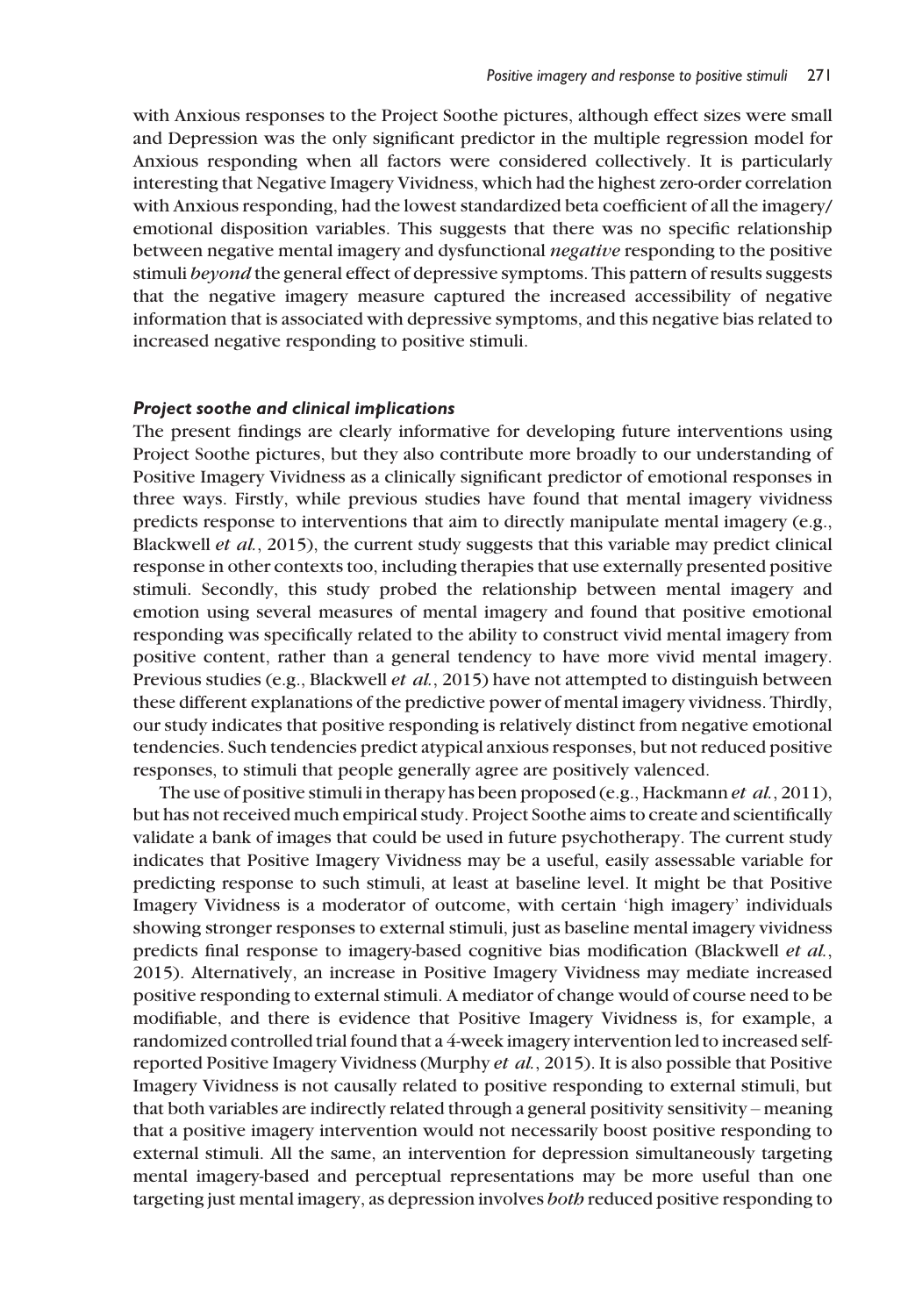external stimuli (Dunn et al., 2004) and reduced Positive Imagery Vividness (Morina et al., 2011).

## Limitations and future directions

There are several limitations with this study. First of all, it used an opportunity sample that was self-selecting, which is a widespread issue with much research in psychology (Lönnqvist  $et \ al.$ , 2007). Related to this, it is possible that the present data are confounded by a social desirability effect. An egoistic bias has been found in positive responding about mental imagery vividness (Allbutt, Ling, Rowley, & Shafiullah, 2011), and it is conceivable that this might have applied to the positive responses to the Project Soothe pictures in a related way. A self-report measure could be used in future to control for this (e.g., Balanced Inventory of Desirable Responding; Paulhus, 1998). Also, an order effect cannot be wholly ruled out, as the Project Soothe pictures were presented at the end of the protocol, although this was done to avoid mood induction effects. The current study focussed on positive stimuli, so it would be useful to investigate whether a similar valence-specific connection between mental imagery and emotional responding to stimuli also exists for negatively valenced stimuli. Finally, this study was based on self-reported data. Therefore, future studies might collect neuroimaging/physiological data to provide a more objective measure of emotional response and might use perceptual tasks to test whether individuals reporting vivid positive mental imagery perceive positive stimuli more vividly. We should not, however, underplay the importance of studying emotional experience by self-report, as this enables a greater understanding of how individuals subjectively access and respond to the emotional representations that occupy their conscious minds.

# Conclusion

The present study presented novel findings that the strength of positive responding to positive stimuli is specifically related to the ability to construct positive, but not negative or neutral, mental images. This relationship provides evidence for individual differences in a single underlying positive processing tendency that operates across mental representations, whether they are simulated in the mind or based on current sensory input. Self-compassion also significantly predicted positive responding, indicating that trait-level positive attitudes about the self are related to positive emotional experiences of affective stimuli, independently of the effect of positive mental imagery. It is notable that this positive processing tendency seems to be distinct from depressive symptoms and the negative response trait Self-criticism, which is of significant clinical interest. This study also considered negative responding to the positive stimuli, and found a very different result, with depressive symptoms uniquely explaining these atypical responses. In the wider context of Project Soothe, this study represents the first step in understanding the potential role soothing pictures may play in fostering positive emotions, potentially useful for future use in psychotherapy.

# Acknowledgements

Project Soothe was supported by British Academy/Leverhulme Trust Small Research Grant and internal grants from The University of Edinburgh. The authors would also like to thank all participants.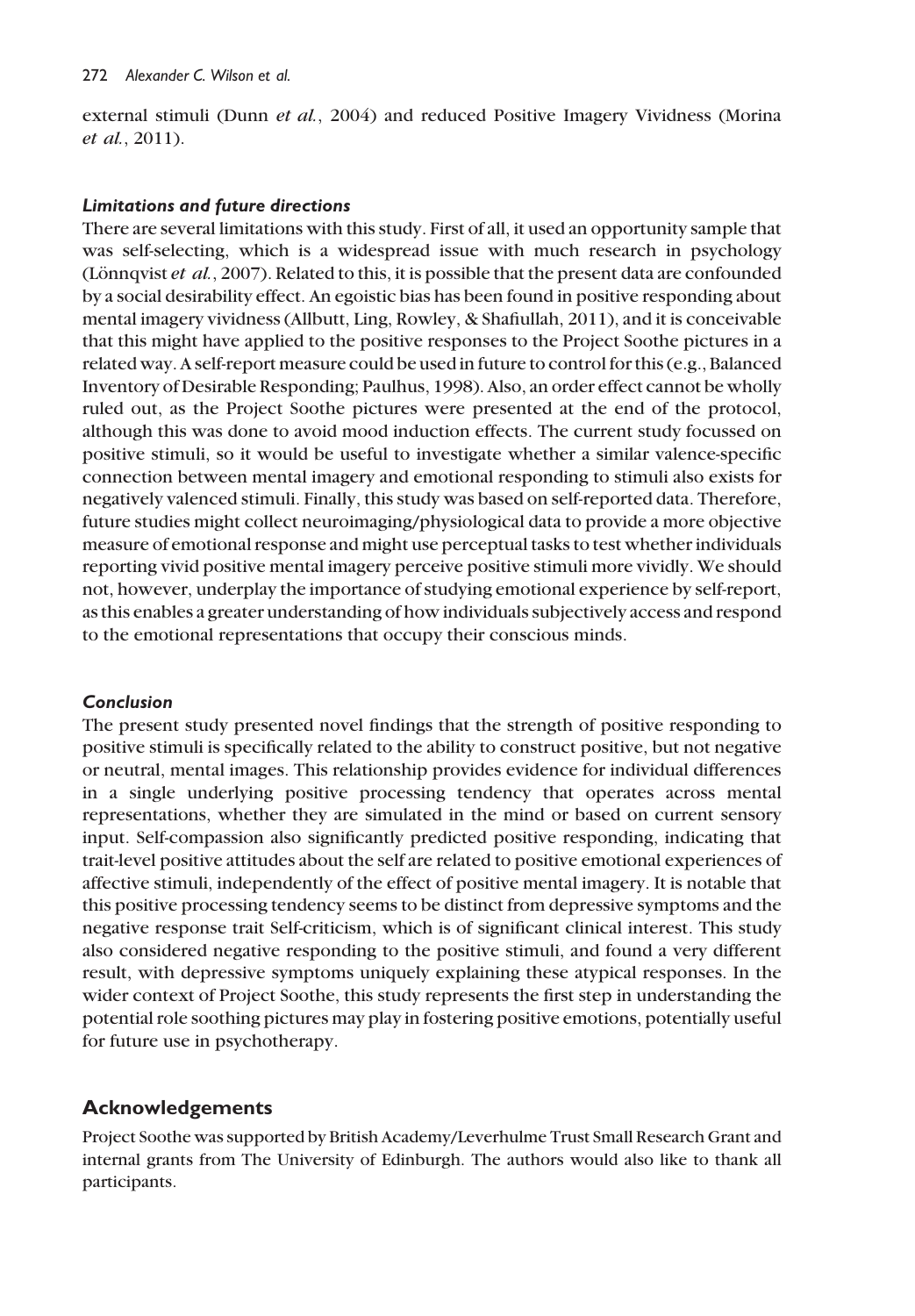# **References**

- Allbutt, J., Ling, J., Rowley, M., & Shafiullah, M. (2011). Vividness of visual imagery and social desirable responding: Correlations of the vividness of visual imagery questionnaire with the balanced inventory of desirable responding and the Marlowe-Crowne scale. Behaviour Research Methods, 43, 791–799.<https://doi.org/10.3758/s13428-011-0086-8>
- Blackwell, S. E., Browning, M., Mathews, A., Pictet, A., Welch, J., Davies, J., ... Holmes, E. A. (2015). Positive imagery-based cognitive bias modification as a web-based treatment tool for depressed adults: A randomized controlled trial. Clinical Psychological Science, 3, 91–111. [https://doi.org/](https://doi.org/10.1177/2167702614560746) [10.1177/2167702614560746](https://doi.org/10.1177/2167702614560746)
- Blackwell, S. E., Rius-Ottenheim, N., Schulte-van Maaren, Y. M. W., Carlier, I. V. E., Middelkoop, V. D., Zitman, F. G., ... Giltay, E. J. (2013). Optimism and mental imagery: A possible cognitive marker to promote well-being? Psychiatry Research, 206, 56–61. [https://doi.org/10.1016/j.](https://doi.org/10.1016/j.psychres.2012.09.047) [psychres.2012.09.047](https://doi.org/10.1016/j.psychres.2012.09.047)
- Cameron, A. C., & Trivedi, P. K. (2005). Microeconometrics: Methods and applications. New York, NY: Cambridge University Press.
- Clark-Carter, D. (2010). Quantitative psychological research (3rd ed.). Hove, UK: Psychology Press.
- Cohen, J. (1988). Statistical power analysis for the behavioural sciences (2nd ed.). Hillsdale, NJ: Erlbaum.
- Cohen, J., Cohen, P., West, S. G., & Aiken, L. S. (2003). Applied multiple regression/correlation analysis for the behavioral sciences (3rd ed.). Mahwah, NJ: Erlbaum.
- Cui, X., Jeter, C. B., Yang, D., Montague, P. R., & Eagleman, D. M. (2007). Vividness of mental imagery: Individual variability can be measured objectively. Vision Research, 47, 484–488. <https://doi.org/10.1016/j.visres.2006.11.013>
- Dunn, B. D., Dalgleish, T., Lawrence, A., Cusack, R., & Ogilvie, A. (2004). Categorical and dimensional reports of experienced affect to emotion-inducing pictures in depression. Journal of Abnormal Psychology, 113, 654–660.<https://doi.org/10.1037/0021-843X.113.4.654>
- Faul, F., Erdfelder, E., Buchner, A., & Lang, A.-G. (2013). G\*Power Version 3.1.7 [computer software]. Uiversität Kiel, Germany. Retrieved from [http://www.psycho.uni-duesseldorf.de/ab](http://www.psycho.uni-duesseldorf.de/abteilungen/aap/gpower3/download-and-register) [teilungen/aap/gpower3/download-and-register](http://www.psycho.uni-duesseldorf.de/abteilungen/aap/gpower3/download-and-register)
- Ganis, G., Thompson, W. L., & Kosslyn, S. M. (2004). Brain areas underlying visual mental imagery and visual perception: An fMRI study. Cognitive Brain Research, 20, 226–241. [https://doi.org/](https://doi.org/10.1016/j.cogbrainres.2004.02.012) [10.1016/j.cogbrainres.2004.02.012](https://doi.org/10.1016/j.cogbrainres.2004.02.012)
- Gilbert, P. (1992). Psychotherapy and counselling for depression. London, UK: SAGE.
- Gilbert, P. (2009). The nature and basis for compassion focused therapy. *Hellenic Journal of*  $Ps$ *ychotherapy*, 6, 273–291.
- Gilbert, P., Baldwin, M. W., Irons, C., Baccus, J. R., & Palmer, M. (2006). Self-criticism and selfwarmth: An imagery study exploring their relation to depression. Journal of Cognitive Psychotherapy, 20, 183–200.<https://doi.org/10.1891/jcop.20.2.183>
- Gilbert, P., Clarke, M., Kempel, S., Miles, J. N. V., & Irons, C. (2004). Criticizing and reassuring oneself: An exploration of forms style and reasons in female students. British Journal of Clinical Psychology, 43, 31–50.<https://doi.org/10.1348/014466504772812959>
- Gilbert, P., & Irons, C. (2004). A pilot exploration of the use of compassionate images in a group of selfcritical people. Memory, 12, 507–516.<https://doi.org/10.1080/09658210444000115>
- Hackmann, A., Bennett-Levy, J., & Holmes, E. A. (2011). Oxford guide to imagery in cognitive therapy. Oxford, UK: Oxford University Press.
- Holmes, E. A., Blackwell, S. E., Burnett Heyes, S., Renner, F., & Raes, F. (2016). Mental imagery in depression: Phenomenology, potential mechanisms, and treatment implications. Annual Review of Clinical Psychology, 12, 249–280. [https://doi.org/10.1146/annurev-clinpsy-021815-](https://doi.org/10.1146/annurev-clinpsy-021815-092925) [092925](https://doi.org/10.1146/annurev-clinpsy-021815-092925)
- Holmes, E. A., Lang, T. J., Moulds, M. L., & Steele, A. L. (2008). Prospective and positive mental imagery deficits in dysphoria. Behaviour Research and Therapy, 46, 976–981. [https://doi.org/](https://doi.org/10.1016/j.brat.2008.04.009) [10.1016/j.brat.2008.04.009](https://doi.org/10.1016/j.brat.2008.04.009)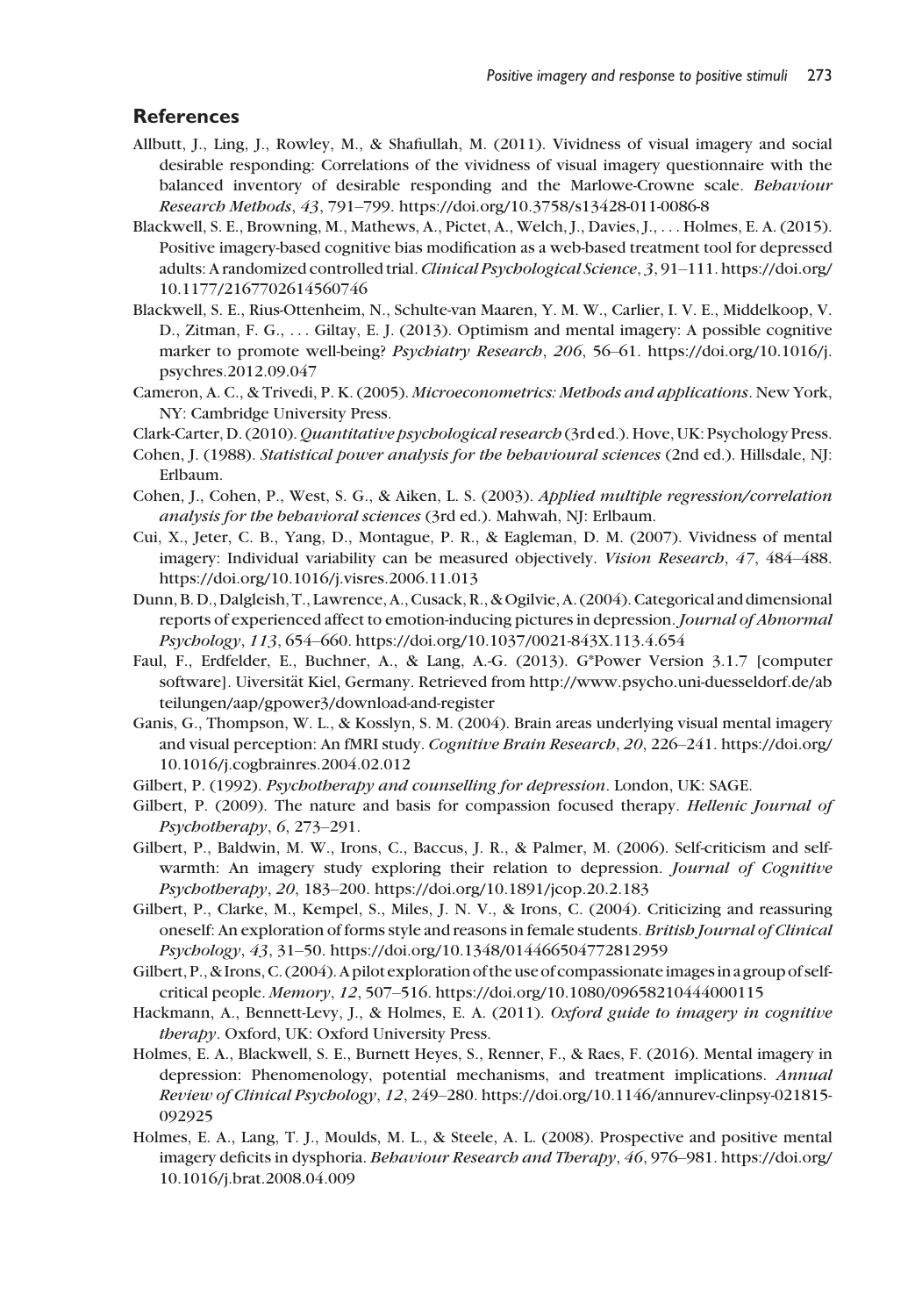- Holmes, E. A., Lang, T. J., & Shah, D. M. (2009). Developing interpretation bias modification as a "cognitive vaccine" for depressed mood: Imagining positive events makes you feel better than thinking about them verbally. Journal of Abnormal Psychology, 118, 76–88. [https://doi.org/10.](https://doi.org/10.1037/a0012590) [1037/a0012590](https://doi.org/10.1037/a0012590)
- Holmes, E. A., Mathews, A., Dalgleish, T., & Mackintosh, B. (2006). Positive interpretation training: Effects of mental imagery versus verbal training on positive mood. Behaviour Therapy, 37, 237– 247.<https://doi.org/10.1016/j.beth.2006.02.002>
- Holmes, E. A., & Matthews, A. (2010). Mental imagery in emotion and emotional disorders. Clinical Psychology Review, 30, 349–362.<https://doi.org/10.1016/j.cpr.2010.01.001>
- Ji, J. L., Burnett Heyes, S., MacLeod, C., & Holmes, E. A. (2016). Emotional mental imagery as simulation of reality: Fear and beyond. Behavior Therapy, 4, 702–719. [https://doi.org/10.1016/](https://doi.org/10.1016/j.beth.2015.11.004) [j.beth.2015.11.004](https://doi.org/10.1016/j.beth.2015.11.004)
- Ji, J. L., Holmes, E. A., & Blackwell, S. E. (2017). Seeing light at the end of the tunnel: Positive prospective mental imagery and optimism in depression. Psychiatry Research, 247, 155–162. <https://doi.org/10.1016/j.psychres.2016.11.025>
- Judge, L., Cleghorn, A., McEwan, K., & Gilbert, P. (2012). An exploration of group-based compassion focused therapy for a heterogeneous range of clients presenting to a community mental health team. International Journal of Cognitive Therapy, 5, 420-429. [https://doi.org/10.1521/ijct.](https://doi.org/10.1521/ijct.2012.5.4.420) [2012.5.4.420](https://doi.org/10.1521/ijct.2012.5.4.420)
- Kosslyn, S. M., Ganis, G., & Thompson, W. L. (2001). Neural foundations of imagery. Nature Reviews Neuroscience, 2, 635–642.<https://doi.org/10.1038/35090055>
- Kroenke, K., Spitzer, R. L., & Williams, J. B. (2001). The PHQ-9: Validity of a brief depression severity measure. Journal of General Internal Medicine, 16, 606–613. [https://doi.org/10.1046/j.1525-](https://doi.org/10.1046/j.1525-1497.2001.016009606.x) [1497.2001.016009606.x](https://doi.org/10.1046/j.1525-1497.2001.016009606.x)
- Kupeli, N., Chilcot, J., Schmidt, U. H., Campbell, I. C., & Troop, N. A. (2013). A confirmatory factor analysis and validation of the Forms of Self-criticism/Self-reassurance Scale. British Journal of Clinical Psychology, 52, 12–25.<https://doi.org/10.1111/j.2044-8260.2012.02042.x>
- Lang, P.J. (1979). A bio-informational theory of emotional imagery. Psychophysiology, 16, 495-512. <https://doi.org/10.1111/j.1469-8986.1979.tb01511.x>
- Lang, P. J., & Bradley, M. M. (2010). Emotion and the motivational brain. Biological Psychology, 84, 437–450.<https://doi.org/10.1016/j.biopsycho.2009.10.007>
- Longo, Y. (2015). The simple structure of positive affect. Social Indicators Research, 124, 183–198. <https://doi.org/10.1007/s11205-014-0776-6>
- Lönnqvist, J.-E., Paunonen, S., Verkasalo, M., Leikas, S., Tuulio-Henriksson, A., & Lönnqvist, J. (2007). Personality characteristics of research volunteers. European Journal of Personality, 21, 1017– 1030.<https://doi.org/10.1002/per.655>
- Marks, D. F. (1973). Visual imagery in the recall of pictures. British Journal of Psychology, 64(1), 17–24.<https://doi.org/10.1111/j.2044-8295.1973.tb01322.x>
- McKelvie, S. J. (1995). The VVIQ as a psychometric test of individual differences in visual imagery vividness: A critical quantitative review and plea for direction. Journal of Mental Imagery, 19, 197–252.
- Mitchell, A. J., Yadegarfar, M., Gill, J., & Stubbs, B. (2016). Case finding and screening clinical utility of the Patient Health Questionnaire (PHQ-9 and PHQ-2) for depression in primary care: A diagnostic meta-analysis of 40 studies. British Journal of Psychiatry, 2, 127-138. [https://doi.](https://doi.org/10.1192/bjpo.bp.115.001685) [org/10.1192/bjpo.bp.115.001685](https://doi.org/10.1192/bjpo.bp.115.001685)
- Morina, N., Deeprose, C., Pusowski, C., Schmid, M., & Holmes, E. A. (2011). Prospective mental imagery in patients with major depressive disorder or anxiety disorders. Journal of Anxiety Disorders, 25, 1032–1037.<https://doi.org/10.1016/j.janxdis.2011.06.012>
- Murphy, S. E., O'Donoghue, M. C., Drazich, E. H. S., Blackwell, S. E., Nobre, A. C., & Holmes, E. A. (2015). Imagining a brighter future: The effect of positive imagery training on mood, prospective mental imagery and emotional bias in older adults. Psychiatry Research, 230, 36–43. [https://doi.](https://doi.org/10.1016/j.psychres.2015.07.059) [org/10.1016/j.psychres.2015.07.059](https://doi.org/10.1016/j.psychres.2015.07.059)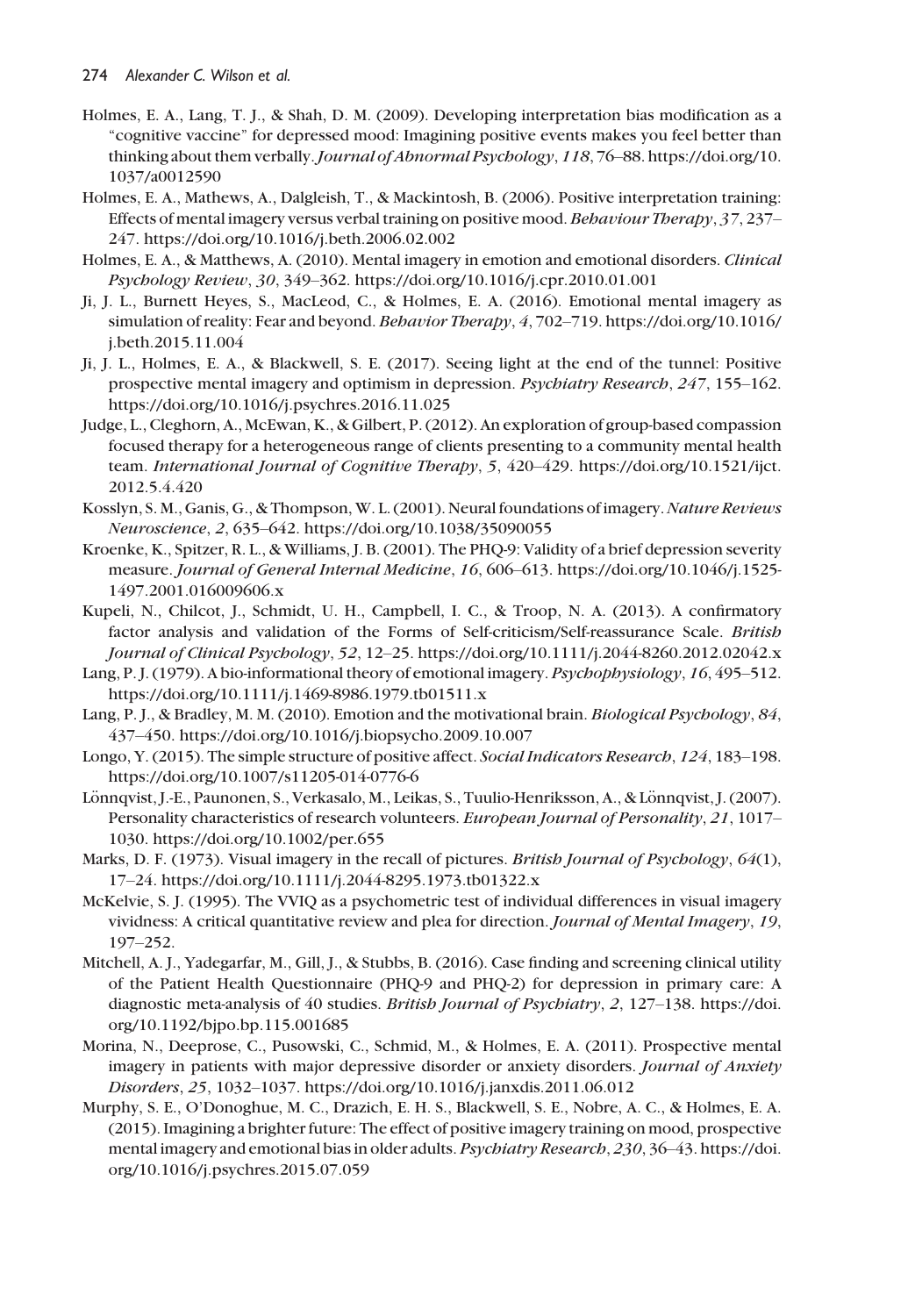- Neff, K. D. (2003). Development and validation of a scale to measure self-compassion. Self and Identity, 2, 223–250.<https://doi.org/10.1080/15298860390209035>
- Nelis, S., Holmes, E. A., Griffith, J. W., & Raes, F. (2014). Mental imagery during daily life: Psychometric evaluation of the Spontaneous Use of Imagery Scale (SUIS). Journal of the Belgian Association for Psychological Sciences, 54, 19–31.<https://doi.org/10.5334/pb.ag>
- Osborne, J. W., & Overbay, A. (2004). The power of outliers (and why researchers should always check for them). Practical Assessment Research & Evaluation, 9, 1–12.
- Paulhus, D. L. (1998). Manual for the Paulhus deception scales: BIDR version 7. Toronto, ON, Canada: Multi-Health Systems.
- Posner, J., Russell, J. A., & Peterson, B. A. (2005). The circumplex model of affect: An integrative approach to affective neuroscience, cognitive development, and psychopathology. Development and Psychopathology, 17, 716–734.<https://doi.org/10.1017/S0954579405050340>
- Raes, F., Pommier, E., Neff, K. D., & Van Gucht, D. (2011). Construction and factorial validation of a short form of the Self-Compassion Scale. Clinical Psychology & Psychotherapy, 18, 250–255. <https://doi.org/10.1002/cpp.702>
- Renner, F., Ji, J. L., Pictet, A., Holmes, E. A., & Blackwell, S. E. (2016). Effects of engaging in repeated mental imagery of future positive events on behavioural activation in individuals with major depressive disorder. Cognitive Therapy and Research, 41, 369–380. [https://doi.org/10.1007/](https://doi.org/10.1007/s10608-016-9776-y) [s10608-016-9776-y](https://doi.org/10.1007/s10608-016-9776-y)
- Richter, A., Gilbert, P., & McEwan, K. (2009). Development of an Early Memories of Warmth and Safeness scale and its relation to psychopathology. Psychology and Psychotherapy: Theory, Research and Practice, 82, 171–184.<https://doi.org/10.1348/147608308X395213>
- Rockliff, H.,Karl, A., McEwan,K., Gilbert, J.,Matos, M., & Gilbert, P. (2011). Effects ofintranasal oxytocin on 'compassion focused imagery'. Emotion, 11, 1388–1396.<https://doi.org/10.1037/a0023861>
- Singer, J. (2006). *Imagery in psychotherapy*. Washington, DC: American Psychological Association.
- Stöber, J. (2000). Prospective cognitions in anxiety and depression: Replication and methodological extension. Cognition & Emotion, 14, 725–729.<https://doi.org/10.1080/02699930050117693>
- Watson, D., & Tellegen, A. (1985). Toward a consensual structure of mood. Psychological Bulletin, 98, 219–235.<https://doi.org/10.1037/0033-2909.98.2.219>

Received 10 February 2017; revised version received 31 August 2017

## Appendix:

Some examples of Project Soothe images used in the current study are shown below. [Colour figure can be viewed at wileyonlinelibrary.com]